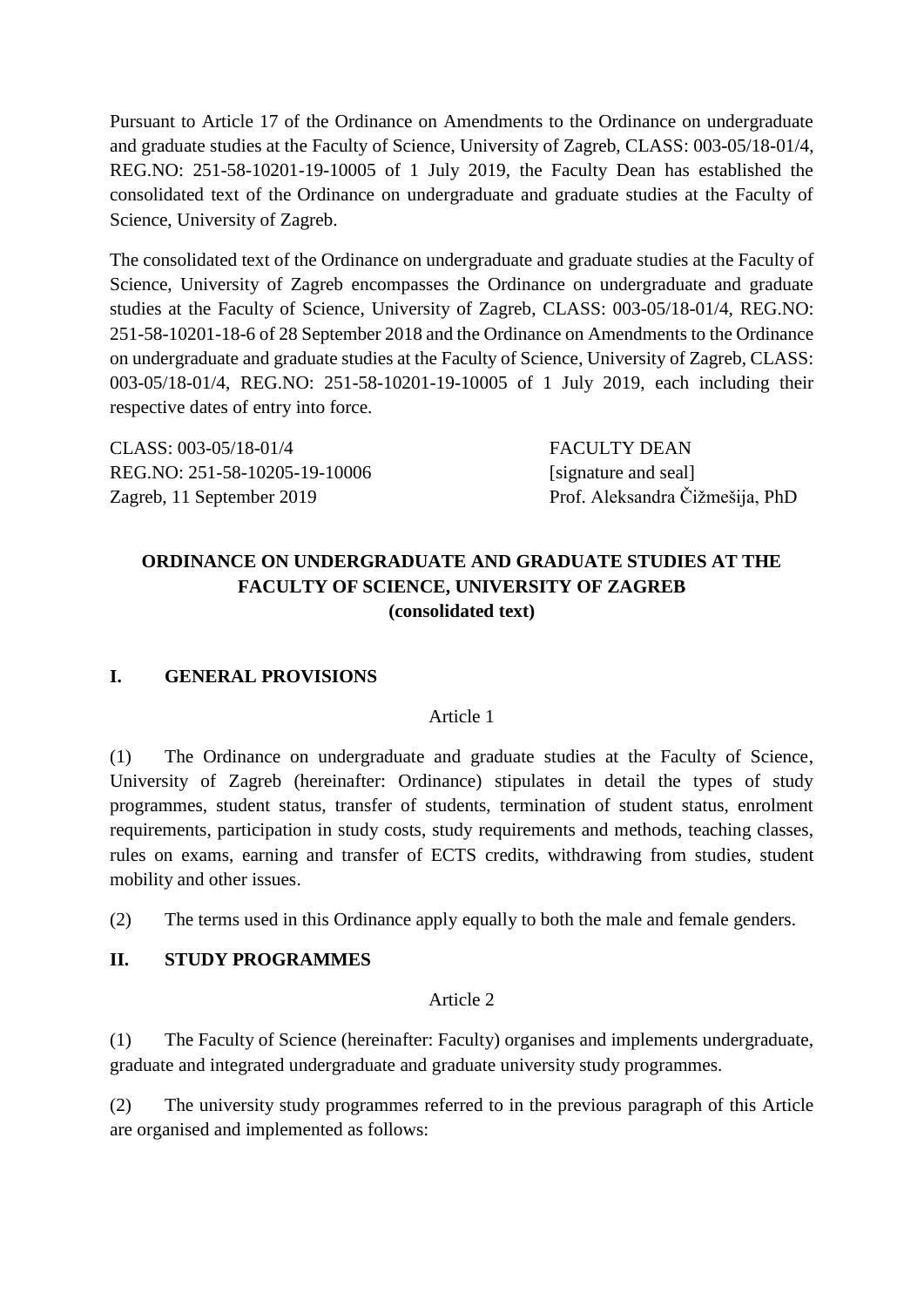- 1. undergraduate studies lasting three years, in which a minimum of 180 ECTS credits is earned,
- 2. graduate studies lasting two years, in which a minimum of 120 ECTS credits is earned,
- 3. integrated undergraduate and graduate studies lasting five years, in which a minimum of 300 ECTS credits is earned.

#### **III. STUDENTS**

### **III.l Student status**

#### Article 3

(1) Student status shall be acquired by enrolment in one of the study programmes referred to in Article 2 of this Ordinance.

(2) Student status shall be proven by a student ID, the format and contents of which shall be prescribed by a special ordinance.

(3) In the event that a student loses or damages their student ID, a duplicate shall be issued at their request. The costs of issuing the duplicate shall be borne by the student.

### **III.2 Full-time students**

#### Article 4

(1) Full-time students are those students enrolled in a study programme based on full-time study. The costs of full-time study are covered, in whole or in part, by funds of the State Budget in accordance with the general act of the University, while the amount of the student's participation in study costs shall be determined in the manner and in accordance with Article 12 of this Ordinance.

(2) The right to health insurance, subsidised meals, student dormitory accommodation, and other rights shall be acquired by full-time students in accordance with special regulations.

#### Article 5

A student shall have full-time student status for the prescribed duration of the study programme, while the maximum duration of full-time student status shall be twice the prescribed duration of the study programme. Time used in the suspension of student obligations shall not be calculated as part of the prescribed duration of the study programme.

# **III. 3 Guest student**

# Article 6

(1) A guest student is a full-time or part-time student of another university who enrols in part of a study programme at the Faculty in accordance with the University Statute. Guest student status may last for a maximum of one academic year.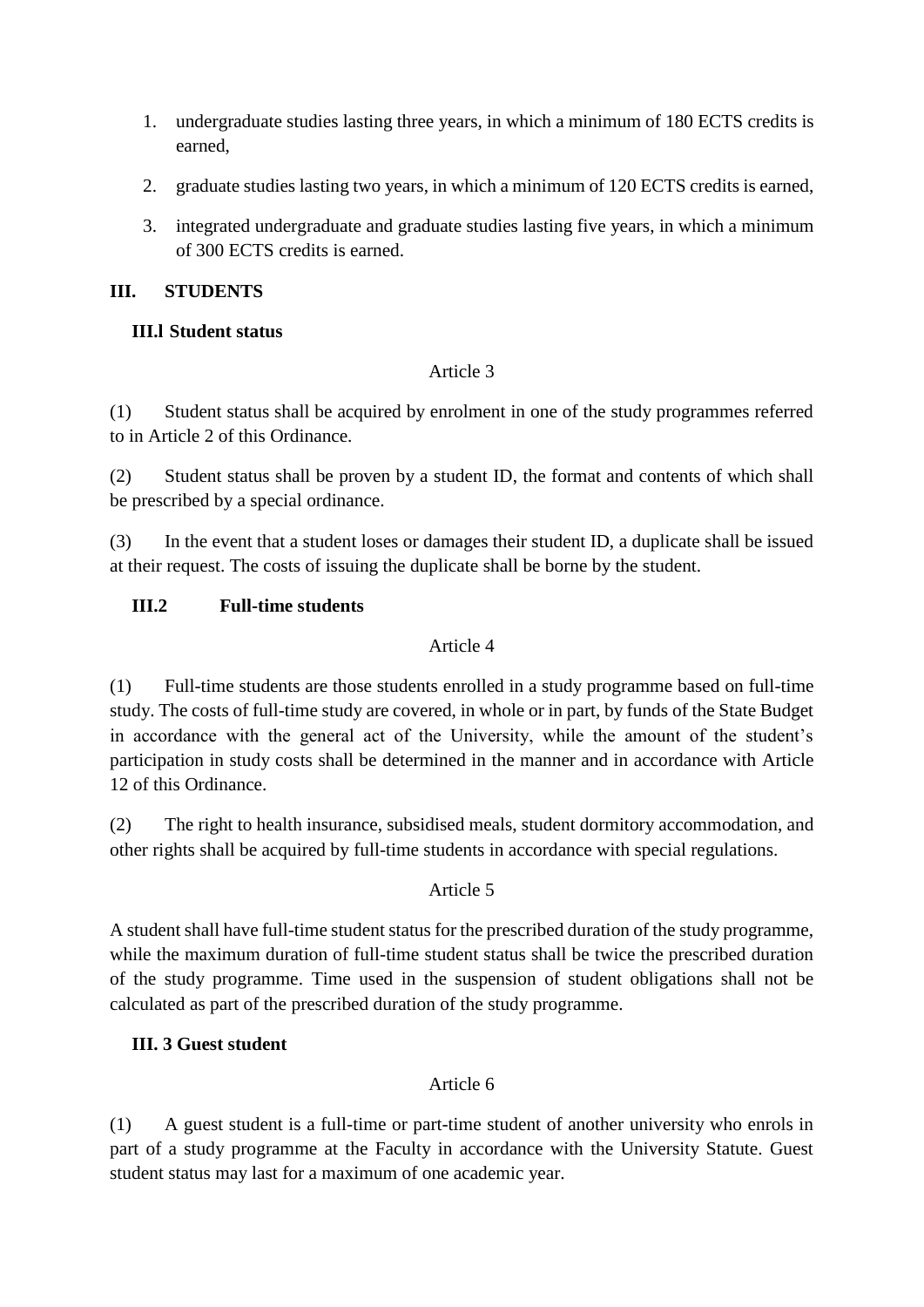(2) A guest student shall be issued the student ID referred to in Article 3 of this Ordinance, while a record of the student's attendance of classes and passed examinations shall be entered in the Information System of Higher Education Institutions (ISVU).

# **III.4 Exceptionally successful students**

### Article 7

(1) A student may be granted the status of exceptionally successful student if they regularly fulfil their study obligations, in accordance with Article 21 of this Ordinance, and achieve the stipulated grade point average on exams, all in accordance with a special decision of the authorised Department Council stipulating the grade point average and additional criteria for determining exceptional student success.

(2) The status of exceptionally successful student shall be determined by the Department head or by a person so authorised by the Department head by virtue of a special decision, subject to fulfilling the requirements set out in the previous paragraph of this Article, based on a written request submitted by the student. The student's request must be accompanied by relevant supporting documents as evidence of fulfilment of the criteria referred to in the previous paragraph of this Article.

# Article 8

Based on the student's written request and the special decision issued by the Department head or a person authorised by the Department head, the exceptionally successful student referred to in the previous Article of this Ordinance may be permitted to enrol in a second study programme at the Faculty, to complete their studies in a term shorter than the prescribed duration of the study programme, and the enrolment in more than 35 ECTS credits per semester, up to a maximum of 50 ECTS credits.

# **III.5 Suspension of student obligations**

# Article 9

- (1) The right to suspension of student obligations may be granted:
	- due to pregnancy,
	- until the child reaches one year of age (for student-mothers or student-fathers),
	- due to mandatory military service,
	- in case of prolonged illness due to which the student did not attend classes for at least one month continuously,
	- due to international student exchange lasting longer than 30 days and taking place while classes are being held at the Faculty, under the condition that the student does not obtain ECTS credits through that exchange,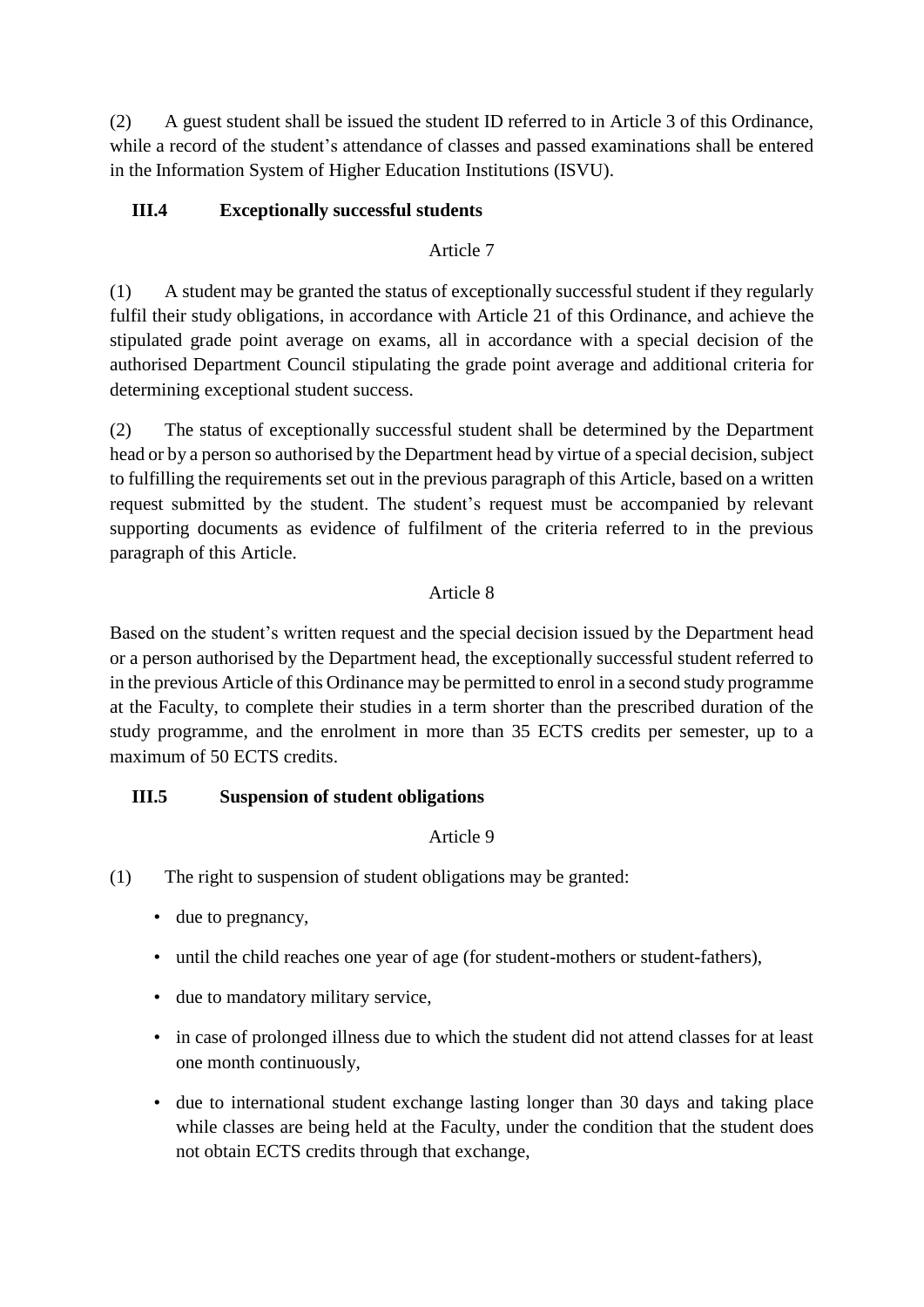- due to participation in national teams, for at least one month continuously during a semester, also including preparations for international competitions and championships, as top athletes, in accordance with a special ordinance,
- in other justified cases.

(2) Suspension of student obligations shall be granted by the Department head or by a person so authorised by the Department head, based on a decision entered on record in the ISVU. The suspension of student obligations shall be granted on the basis of a written and substantiated request accompanied by copies of valid supporting documents, while the original documents must be presented for inspection, submitted to the competent Student Office, at the latest within one month from the date the grounds on the basis of which the student is requesting a suspension of rights came into existence. On the contrary, the student shall not be granted the right to suspension of obligations.

(3) Suspension of obligations, on the grounds referred to in paragraph 1 of this Article, may be granted to the student for the duration of one semester or one academic year. Time used for the suspension of student obligations shall not be calculated as part of the prescribed duration of the study programme.

(4) During the suspension of obligations, the student may sit exams for which they have already met the requirements, but they cannot enrol in new obligations.

(5) If, during the suspension of obligations, the study programme and Curriculum the student is enrolled in undergo any changes, they shall take the classes and sit exams that have been added to the study programme in the meantime.

# **IV. ADMISSION**

# Article 10

(1) The Faculty shall enrol students within the framework of the admission quotas approved by the Senate. Admission quotas are determined by the Faculty Council at the proposal of the Department Council.

(2) An applicant who has completed 4-year secondary school education, and passed the state graduation exam, shall have the right to apply for admission to undergraduate and integrated undergraduate and graduate studies referred to in Article 2 of this Ordinance.

(3) An applicant who has completed undergraduate studies shall have the right to apply for admission to graduate studies.

(4) Selection among the applicants for admission referred to in paragraph 2 and 3 of this Ordinance shall be carried out through a selection process. The criteria and rules of the selection process shall be determined by the Faculty Council at the proposal of the Department Council.

(5) The applicant shall have the right to review the results of the selection process, the ranking of accepted applicants, and other documents pertaining to the admission process. The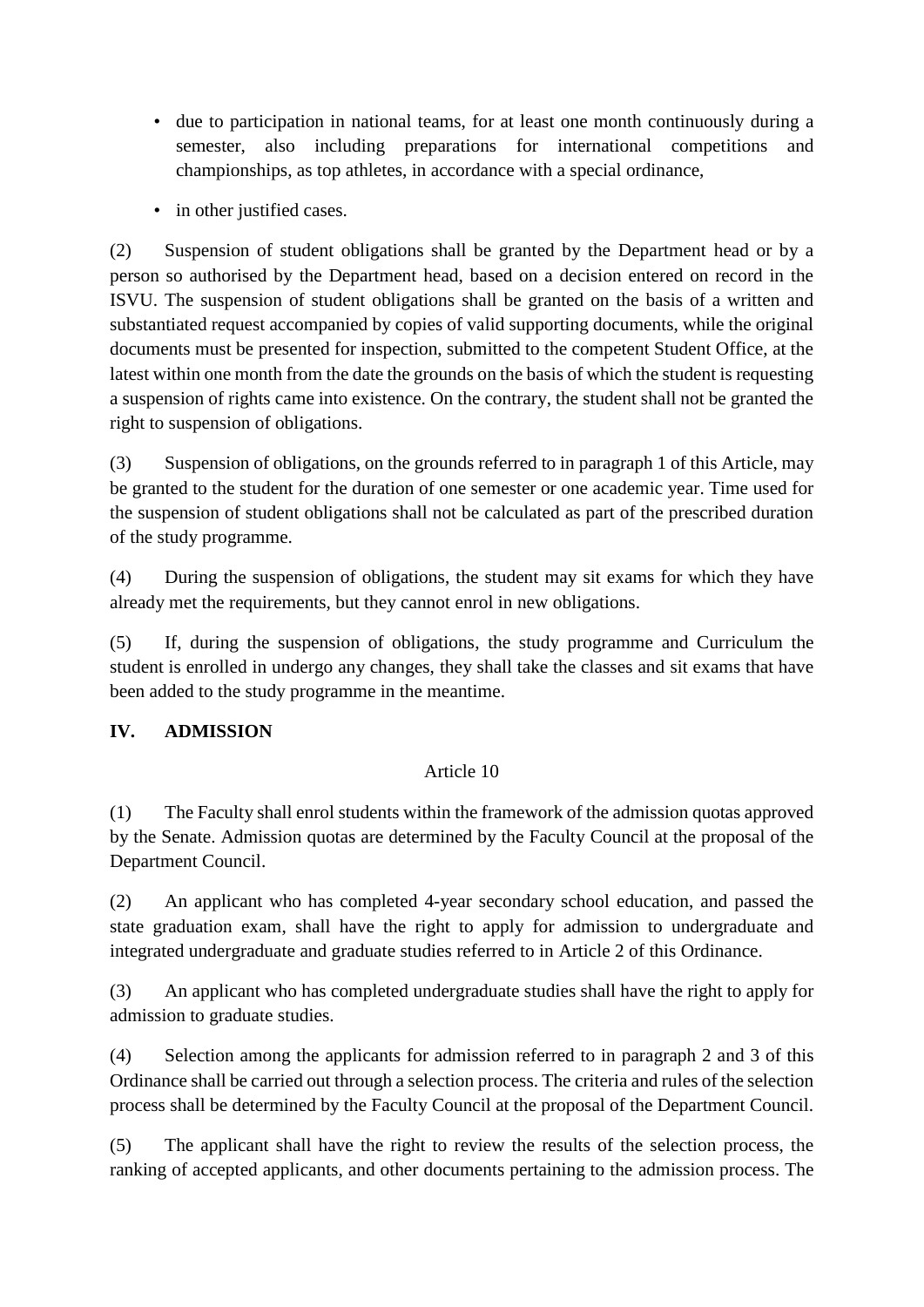applicant has the right to submit a complaint against the selection process, to the Dean, within 24 hours, or in the case of holidays and non-working days within one working day, from the date of announcement of the results of the selection process.

(6) A decision on the complaint referred to in the previous paragraph of this Article shall be made by a three-member Committee composed of the Vice-Dean for Teaching, Assistant Dean for Teaching, and the Chair of the Selection Procedure Committee of the relevant department. The Committee shall review the applicant's complaint within 24 hours, or in the case of holidays and non-working days within one working day, from the date of receipt of the complaint, and shall issue a final decision.

# Article 11

(1) The right to enrol in the studies referred to in the previous Article of this Ordinance shall be acquired by the applicant in accordance with the requirements and criteria set out in the call for student admission and in line with the results of the selection process. The applicant who has obtained the right to enrolment shall lose that right if they do not enrol in the first year of studies within the deadline prescribed in the call for student admission, by the time specified in the decision of the relevant Department Council.

(2) An applicant who has completed undergraduate studies shall have the right to enrol in the first year of graduate studies.

# **V. PARTICIPATION IN STUDY COSTS**

# Article 12

(1) Student participation in study costs in undergraduate, graduate and integrated undergraduate and graduate studies shall be determined by the Faculty Council by virtue of a special decision, subject to confirmation by the University Senate, taking into account the study costs, number of ECTS credits a student can earn in the academic year for which they are paying the tuition fee, the student's success in the study programme and/or the selection process.

(2) In the case of justified reasons and based on a written and substantiated request and submitted documents on material and social status, the Department head or a person so authorised by the Department head may exempt a student of low material status from participating, in whole or in part, in the payment of study costs referred to in the previous paragraph of this Article.

# **VI. TERMINATION OF STUDENT STATUS**

# Article 13

(1) Full-time student status shall be terminated:

- 1. upon the completion of studies,
- 2. with withdrawal from studies,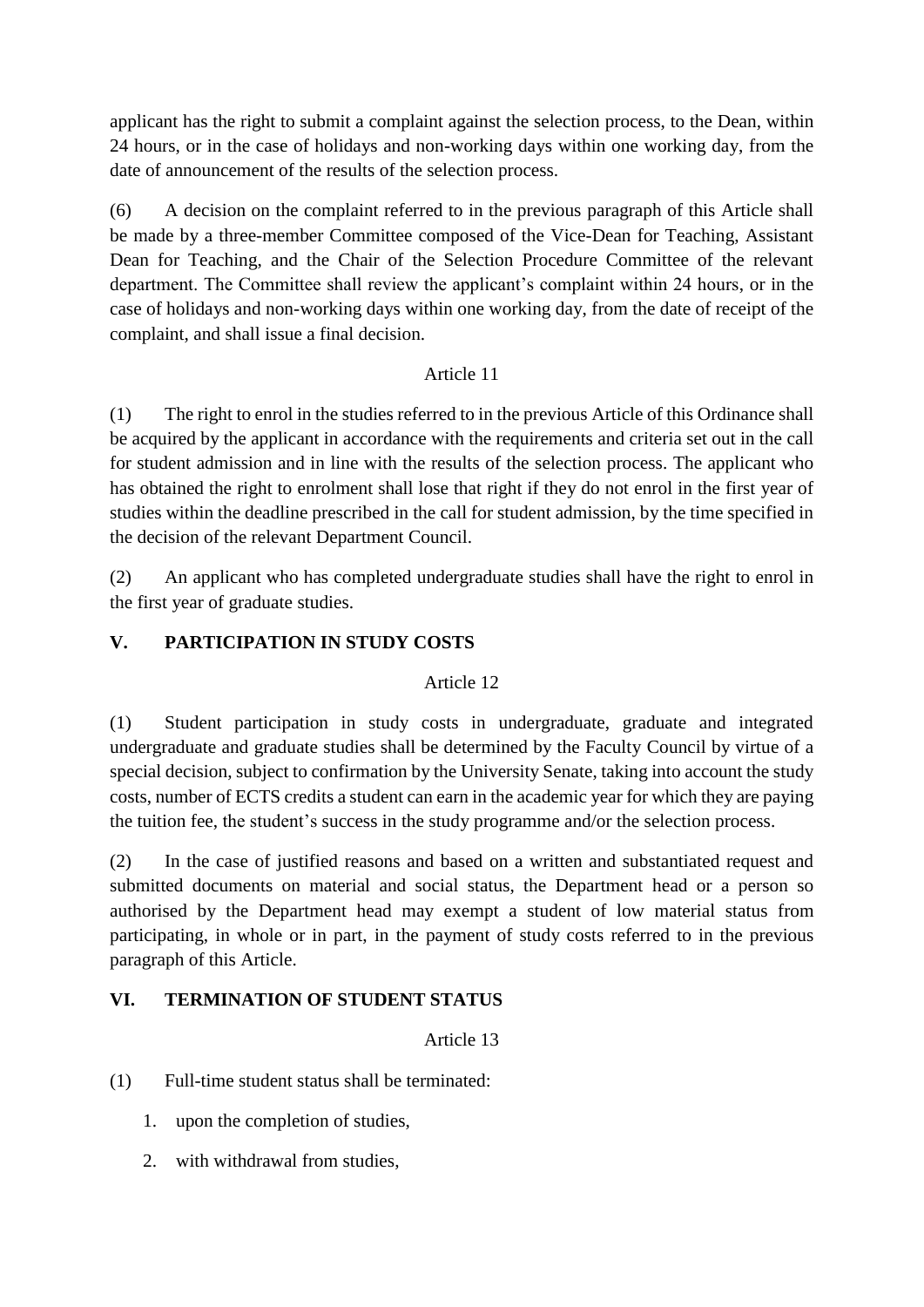- 3. if the student does not enrol in the following academic year within the prescribed deadline,
- 4. if the student does not earn at least 35 ECTS credits for two years in a row,
- 5. after expiry of double the time prescribed as the duration of the study programme,
- 6. if after two attempts the student fails to pass an exam from the same subject before the exam committee referred to in Article 31 of this Ordinance, i.e. after a total of eight attempts,
- 7. based on the disciplinary measure of expulsion from the study programme.

(2) A person who loses the status of full-time student, due to the reasons stated in the previous paragraph of this Article, cannot re-enrol in the same study programme or continue studying in the same study programme. Exceptionally, such a person, except if their student status has been terminated due to the reasons stated in item 7 of the previous paragraph, may be permitted to enrol in another study programme at the Faculty, by the deadline set for enrolment in that study programme, in the manner and under the conditions determined by a special decision of the authorised Department Council, and subject to payment of the maximum amount of participation in study costs in accordance with the decision on the amount of participation referred to in Article 12, paragraph 1 of this Ordinance. The total duration of study in that case may not exceed the time period prescribed in Article 5 of this Ordinance.

(3) By way of exception, the person who, in accordance with paragraph 1, items 2 and 3 of this Article, lost their full-time student status, may be permitted to re-enrol in the same study programme, according to the teaching programme and Curriculum currently in force, in the manner and subject to the conditions established by virtue of a special decision of the authorised Department Council, and subject to payment of the amount of participation in study costs in accordance with the decision on the amount of participation referred to in Article 12, paragraph 1 of this Ordinance. If during the time of suspension of student obligations, the teaching programme was amended, the student shall take the new classes and exams that have been added to the teaching programme in the meantime.

# **VII. STUDENT DISCIPLINARY RESPONSIBILITY**

# Article 14

In case of infringement of the University and Faculty general acts, disciplinary action shall be initiated against the student. Disciplinary responsibility of students, disciplinary offences, disciplinary action and disciplinary sanctions are regulated in detail by the Ordinance on disciplinary responsibility of students passed by the Dean at the proposal of the Faculty Collegium.

# **VIII. WITHDRAWAL FROM STUDIES**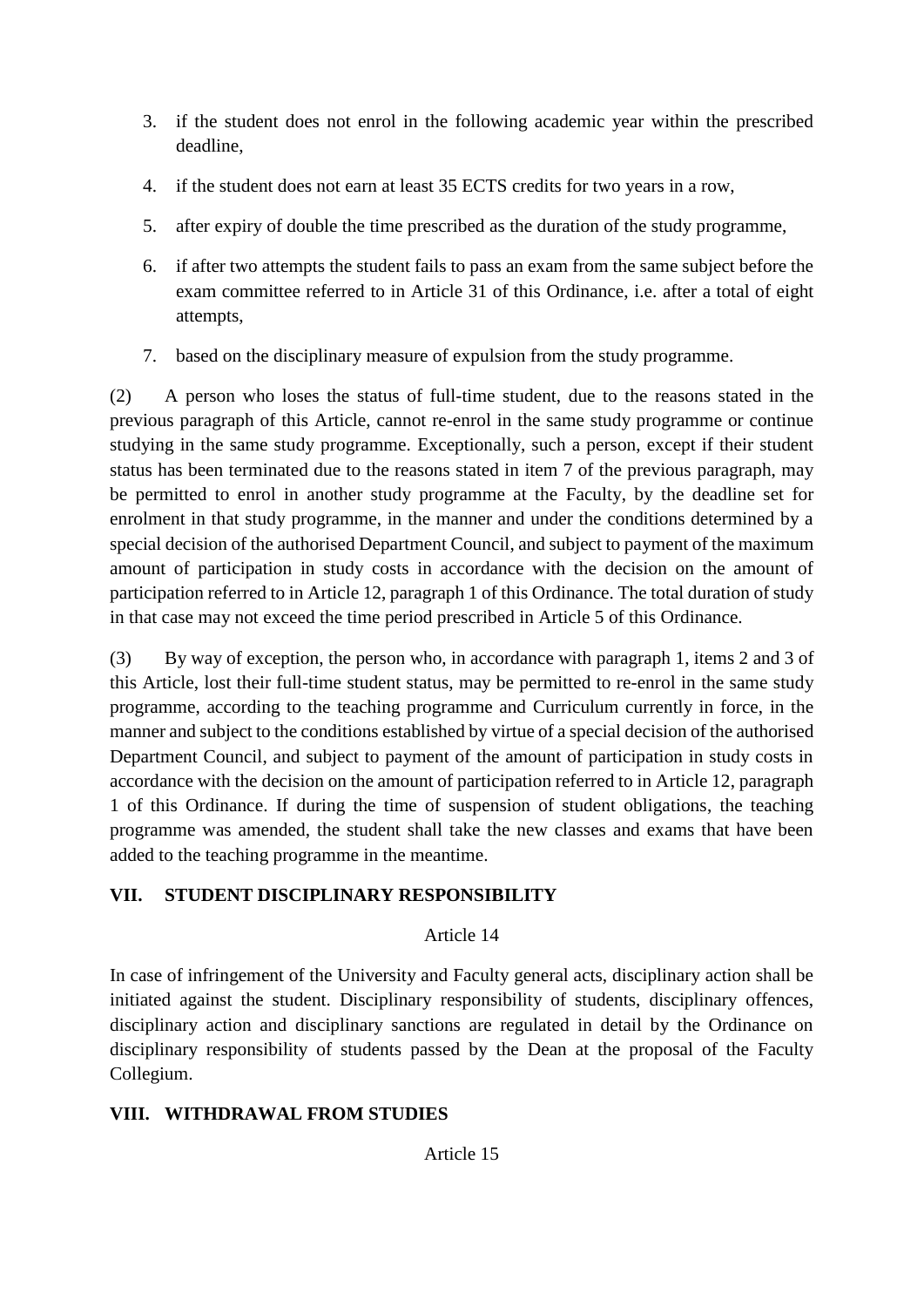(1) The student has the right to withdraw from studies. The student shall submit a request for withdrawal to the competent Student Office. Prior to submitting the request, the student must settle all their financial obligations towards the Faculty, return borrowed books and equipment and shall submit proof of having done so along with their request for withdrawal.

(2) In relation to the withdrawal referred to in the previous paragraph of this Article, the Faculty shall issue a confirmation of withdrawal stating the time spent studying, the total of ECTS credits earned and the transcript of passed exams with the corresponding ECTS credits and grades achieved.

(3) A record on withdrawal from studies shall be entered in the ISVU.

(4) In the cases referred to in Article 13, paragraph 1, subparagraph 3, 4, 5, 6 and 7, the student shall be issued a confirmation of withdrawal *ex officio* under the condition that the student has met all their obligations towards the Faculty referred to in paragraph 1 of this Article.

# **IX. TRANSFER TO OTHER STUDIES**

### Article 16

(1) Transfer of a student to another study programme within the Faculty, transfer of a student from another field-related higher education institution in the Republic of Croatia or another field-related higher education institution outside the Republic of Croatia to a fieldrelated study programme at the Faculty, shall be possible by the end of the enrolment deadline prescribed for that study programme, subject to payment of participation according to a special decision of the Faculty Council of the Faculty of Science. Transfer shall not be possible during the first academic year.

(2) The student transfer referred to in paragraph 1 of this Article, based on a written and substantiated request, shall be decided upon by the Department head or a person so authorised by the Department head, by virtue of a special decision, after obtaining the opinion of the Department's ECTS Coordinator on the recognition of ECTS credits. The decision shall include a decision on the recognition of exams passed in the other study programme or other higher education institution, on their equivalence to exams in the study programme the student is transferring to, and on the deadline by which the transferring student, taking into account the number of recognised ECTS credits, must complete the study programme transferring to, by application of the following criteria:

- in the case of 31 90 recognised ECTS credits the student shall complete their studies at the latest within double the prescribed duration of the study programme, as determined by the study programme of the studies for which the student has been granted transfer approval, minus one year;
- in the case of 91 150 recognised ECTS credits the student shall complete their studies at the latest within double the prescribed duration of the study programme, as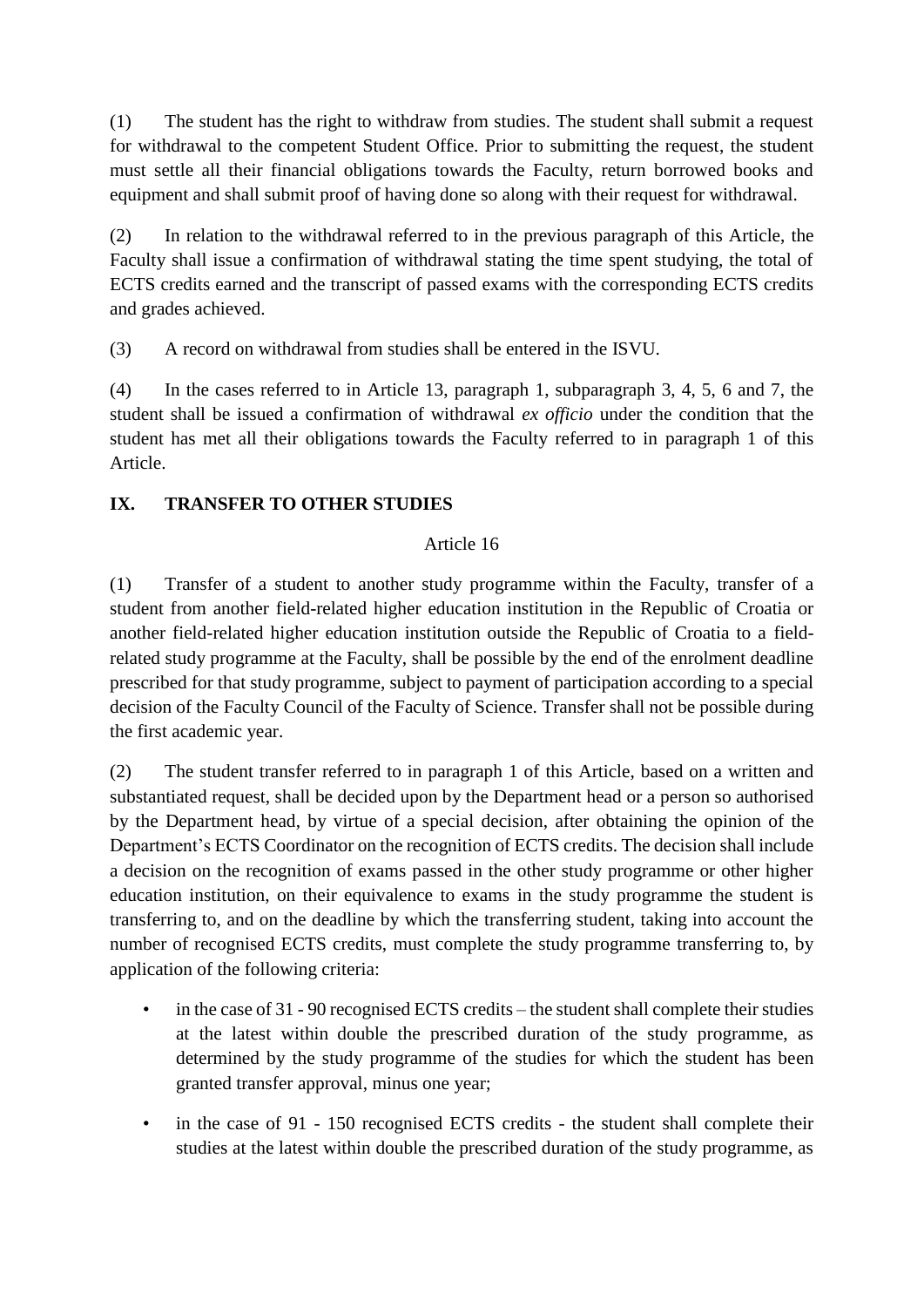determined by the study programme of the studies for which the student has been granted transfer approval, minus two years;

• in the case of more than 150 recognised ECTS credits - the student shall complete their studies at the latest within double the prescribed duration of the study programme, as determined by the study programme of the studies for which the student has been granted transfer approval, minus three years.

(3) The request for transfer shall be submitted at the latest seven days prior to the expiry of the enrolment deadline for the academic year in question. Along with their transfer request the student shall submit:

- the original transcript of exams passed and grades attained and corresponding ECTS credits earned,
- the teaching plan and programme of the other higher education institution.

# Article 17

(1) The transferring student referred to in the previous Article of this Ordinance must register by the end of the enrolment deadline prescribed for that study programme, i.e. at the latest within eight days from the date of receipt of the decision on transfer referred to in Article 16 paragraph 2 of this Ordinance.

(2) The sum of students enrolled in a particular study programme at the Faculty and transferring students referred to in the previous Article of this Ordinance must stay within the framework of the quotas set for each study programme and approved by the University Senate.

(3) In case there is a higher number of student transfer requests, exceeding the capacity approved for the particular study programme referred to in the previous paragraph of this Article, a transfer rank list shall be drawn up. The right to transfer referred to in the previous Article of this Ordinance, within the framework of the quotas approved on the part of the University Senate, shall be granted according to the position achieved on the rank list, by application of the following criteria:

- achieved grade point average in studies to date,
- number of exams passed,
- number of ECTS credits acquired.

(4) By way of exception, yet within the framework of the quotas approved on the part of the University Senate, the Department head or person so authorised by the Department head may approve the transfer of a student who does not meet the requirements from the previous paragraph of this Article, if the transfer is necessary due to a serious illness, family relocation, professional sports training obligations, or another justified reason.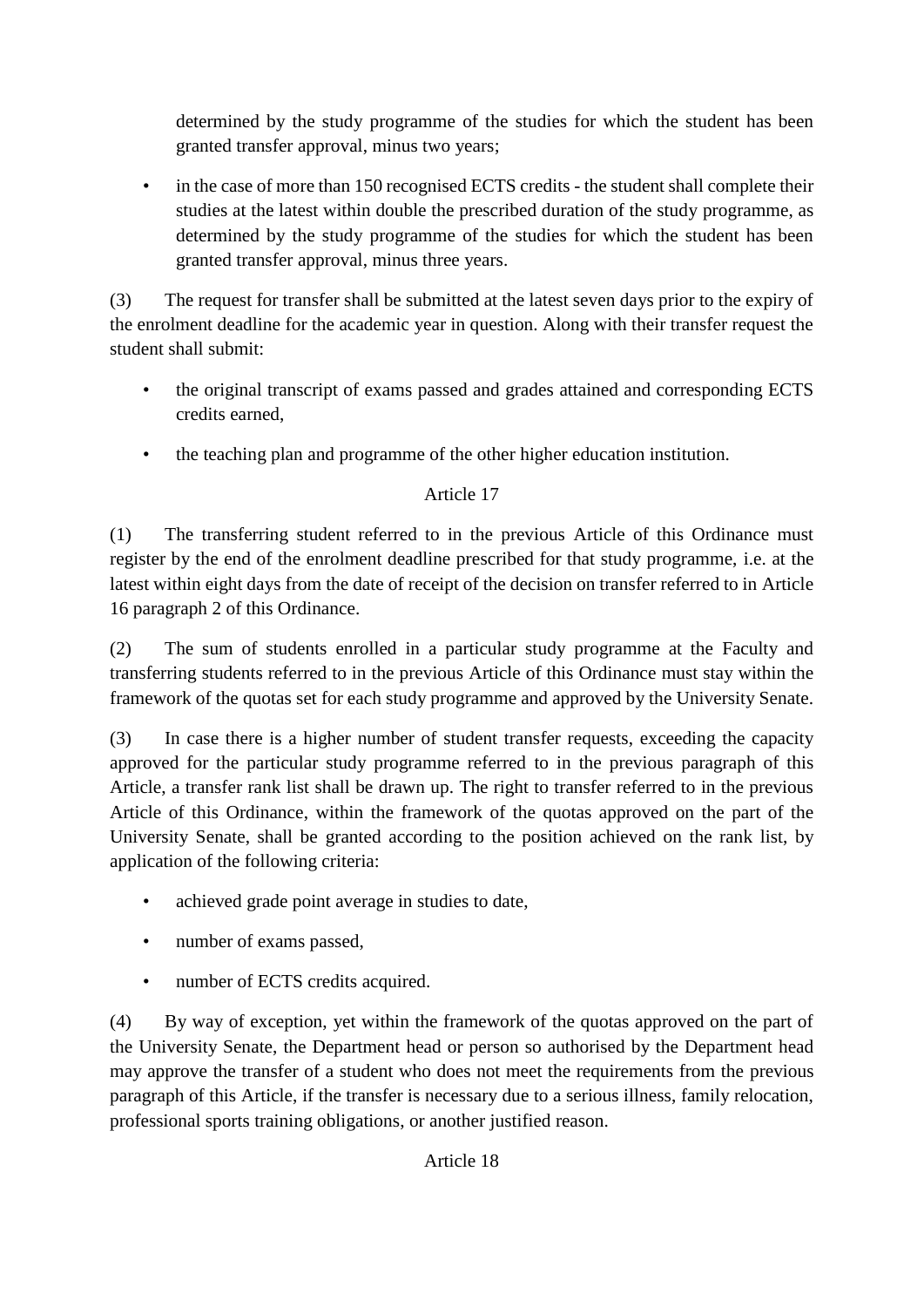(1) The student who, prior to enrolling in the studies referred to in Article 2 of this Ordinance, previously studied at another study programme at the Faculty and/or at another higher education institution, may receive recognition for passed subjects where the content and scope are equivalent to a subject from the study programme the student enrolled in at the Faculty. The student shall submit a written request for recognition of passed exams upon enrolling at the Faculty. Recognition of passed exams from certain subjects shall be decided upon by the Dean by virtue of a special decision or by a person so authorised by the Dean, based on an opinion obtained from the course leader. The decision shall establish which passed exams from which subjects are recognised and the number of ECTS credits acquired.

(2) Recognition of exams from certain subjects shall be registered in the ISVU using the original title of the recognised subject, with the original grades and ECTS credits, in accordance with the study programme the student enrolled in at the Faculty, while the decision shall be issued to the student and archived in the student's file.

(3) The permitted duration of study for the student who has had passed exams from certain subjects recognised, in the manner and in accordance with paragraph 1 and 2 of this Article, shall be defined according to the following rules:

- in the case of 31 90 recognised ECTS credits the student shall complete their studies at the latest within double the prescribed duration of the study programme, as determined by the study programme of the studies for which the student has been granted transfer approval, minus one year;
- in the case of 91 150 recognised ECTS credits the student shall complete their studies at the latest within double the prescribed duration of the study programme, as determined by the study programme of the studies for which the student has been granted transfer approval, minus two years;
- in the case of more than 150 recognised ECTS credits the student shall complete their studies at the latest within double the prescribed duration of the study programme, as determined by the study programme of the studies for which the student has been granted transfer approval, minus three years.

# **X. STUDENT MOBILITY**

# Article 19

(1) Students may register in certain subjects in other field-related study programmes at the Faculty or other University constituents, which are in accordance with the study programme according to which the studies they are enrolled in are being implemented.

(2) Registration for subjects referred to in the previous paragraph of this Article shall be approved by the Department head or by a person so authorised by the Department head, subject to obtaining the opinion of the Department's ECTS coordinator, based on a special form found in the Appendix and constituting an integral part of this Ordinance.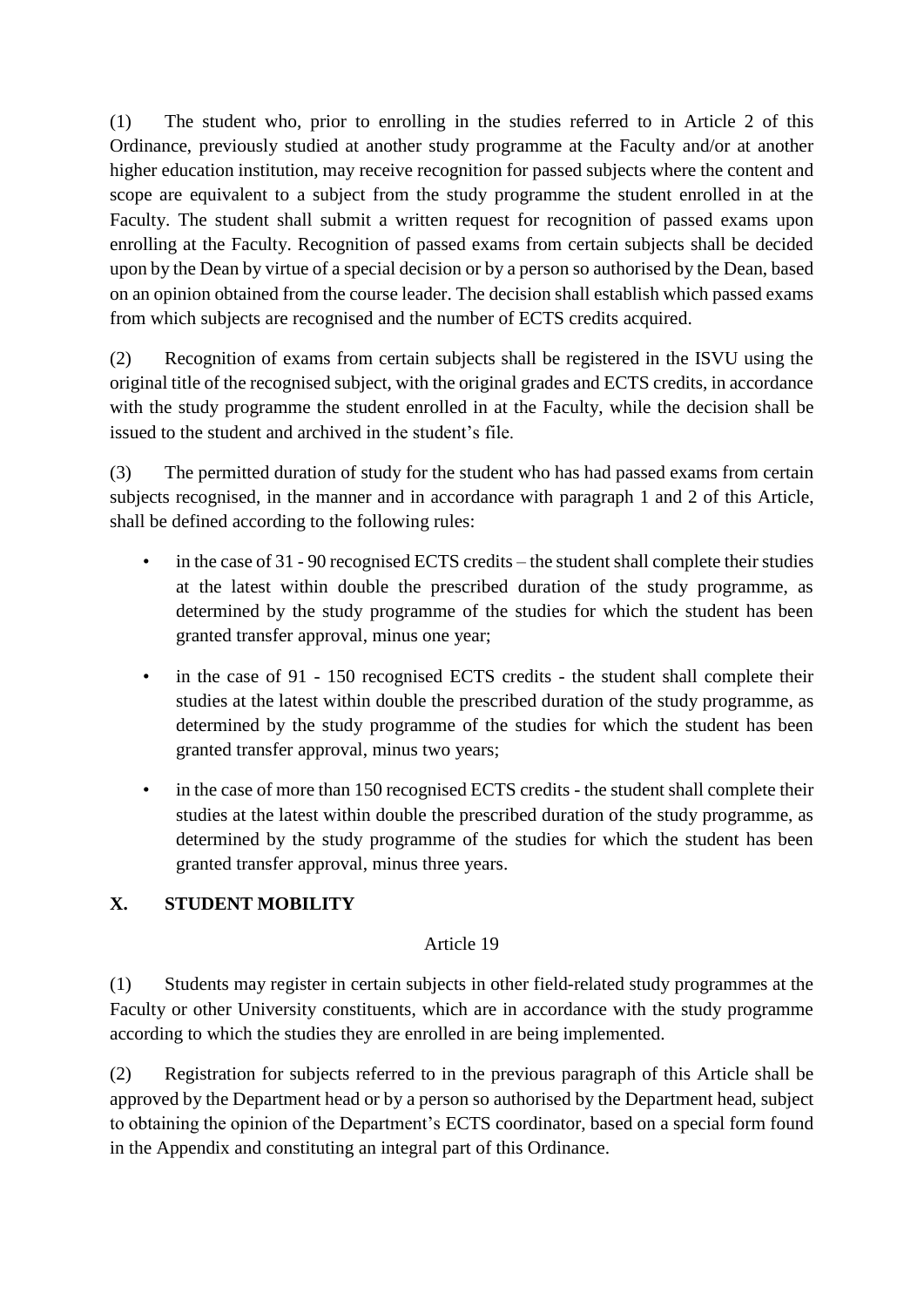(3) The number of students who may register for a certain subject is limited by the capacity of the particular study programme within the framework of the quota approved for that study programme by the University Senate.

(4) Student mobility between universities in the Republic of Croatia shall be regulated in the same manner as international mobility, in accordance with a special ordinance.

# **XI. COURSE ORGANISATION AND STUDENT LOAD**

### Article 20

(1) The Curriculum shall be based on the work load of full-time students of 40 hours per week including all forms of classes (lectures, seminars, field work, lab exercises and other types of classes), as well as the time students need to prepare for and take exams.

(2) Classes are organised by semester in accordance with the provisions of the Curriculum.

(3) The academic year has 44 work weeks, of which 30 weeks are reserved for classes and 14 weeks are reserved as time needed for consultations, preparing for and taking exams, and during which the student has no obligations in the form of other types of classes.

(4) The overall weekly student obligations in undergraduate and graduate studies may amount to a maximum of:

- 1. 26 hours of classes in undergraduate studies,
- 2. 20 hours of classes in graduate studies.

(5) By way of derogation from paragraph 4 of this Article, the student's obligations may be greater when the study programme and Curriculum requires an increase in the number of hours of practical and field classes.

(6) Classes in a certain subject shall, as a rule, be held for one semester, and may not last longer than two semesters.

(7) Classes in certain subjects may also be organised in shorter time periods as sequential classes or block classes. In that case, student weekly obligations may, by way of exception, be higher than those determined in paragraph 4 of this Article.

# Article 21

(1) A full-time student shall enrol in 25-35 ECTS credits in one semester, in accordance with the study programme. One ECTS credit shall equal the student's work load of 25-30 work hours, including active classes, exams and all activities required for taking the exam.

(2) Full-time performance of student obligations presupposes earning at least 50 ECTS credits in the previous academic year.

(3) For the purpose of acquiring broader education and/or faster completion of studies, a student who regularly fulfils all their obligations may written request the approval of the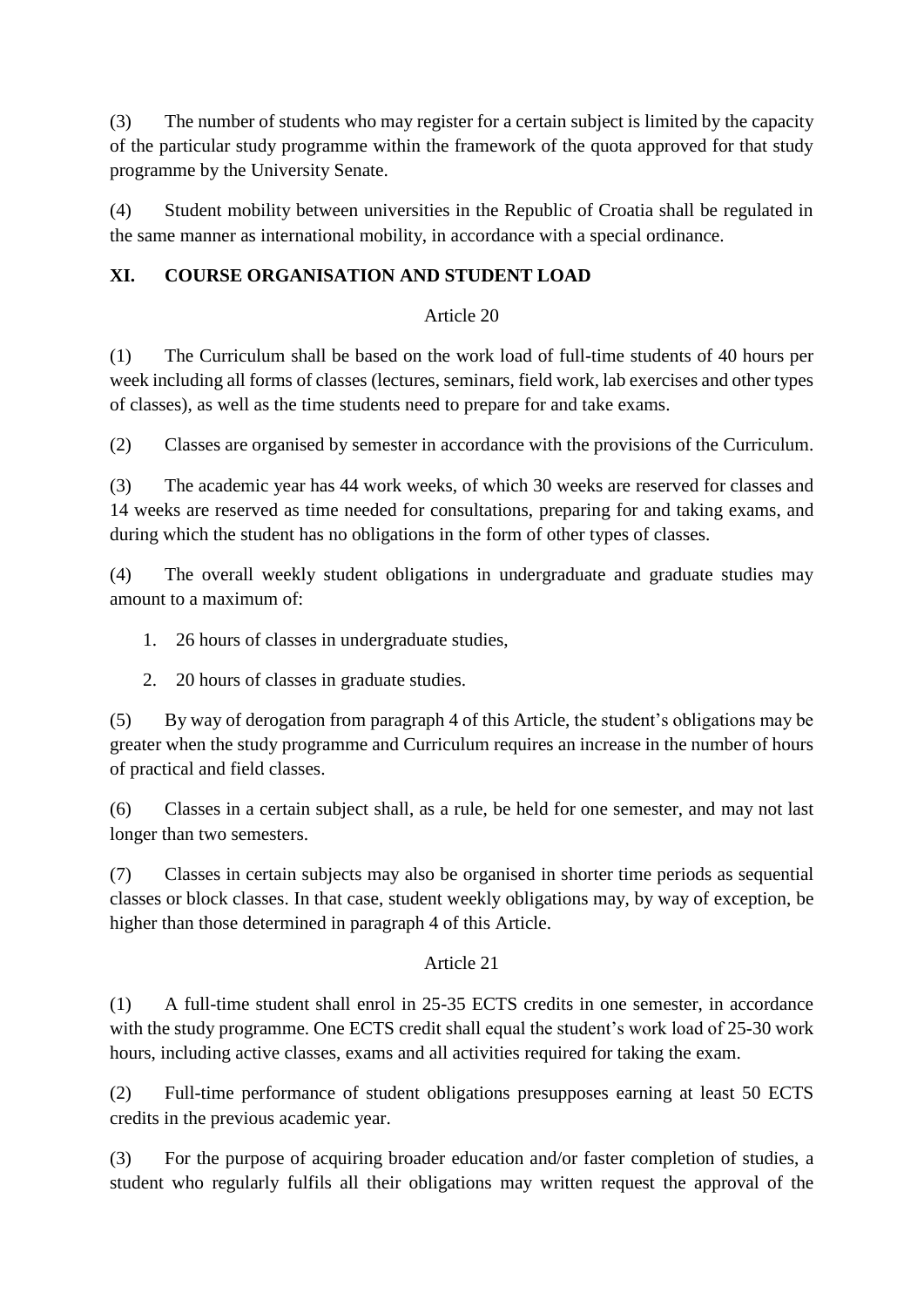Department head or a person so authorised by the Department head to enrol in more than 35 ECTS credits per semester.

(4) By way of exception, a full-time student may enrol in less than 25 ECTS credits per semester if they have not met the pre-requirements for enrolment in a sufficient number of subjects.

(5) ECTS credits are acquired after successfully meeting all the prescribed obligations and passing all the exams.

# Article 22

(1) Classes are held by course leaders and their associates. Course leaders can only be teachers holding a scientific-teaching grade (rank) or teaching grade (rank).

(2) If during the academic year, teaching of a class is turned over to another teacher for justified reasons (absence of the initial teacher due to illness, professional training, etc.), based on a decision of the authorised Department Council, that teacher shall also hold the exams for that subject, grade the students and enter the grades in the ISVU.

The Department head, or person so authorised by the Department head, shall entrust the teaching of the class to another teacher until the completion of the teaching within the course in accordance with the Curriculum.

(3) By way of exception, in case of justified need or lack of other options, the Department head or a person so authorised by the Department head may entrust teaching of a class for a specific shorter period of time (one or two semesters) to postdoctoral researchers and scientists, if they are skilled for the job. In that case, the course leader must hold a scientific-teaching grade (rank) or teaching grade (rank0. The course leader shall hold student exams and be responsible for entering the grades in the ISVU.

(4) Holding classes includes all responsibilities pertaining to the teaching programme and course content, organising classes, preparing lectures, holding seminars, holding practical and field work, testing and grading students.

# Article 23

(1) During the first lecture, the teacher shall introduce the student to the model to be used in the execution of the course, the student's obligations in regards to subject content and the method to be used for checking their acquired knowledge.

(2) Attendance of classes is mandatory. During the course of one semester, the student may be absent from class in a certain subject for a maximum of 30% of the time, yet they still have to fulfil all their obligations.

(3) The teacher may refuse to attest that all the student's class obligations have been fulfilled if they were absent from lectures, seminars and/or practical classes more than permitted in the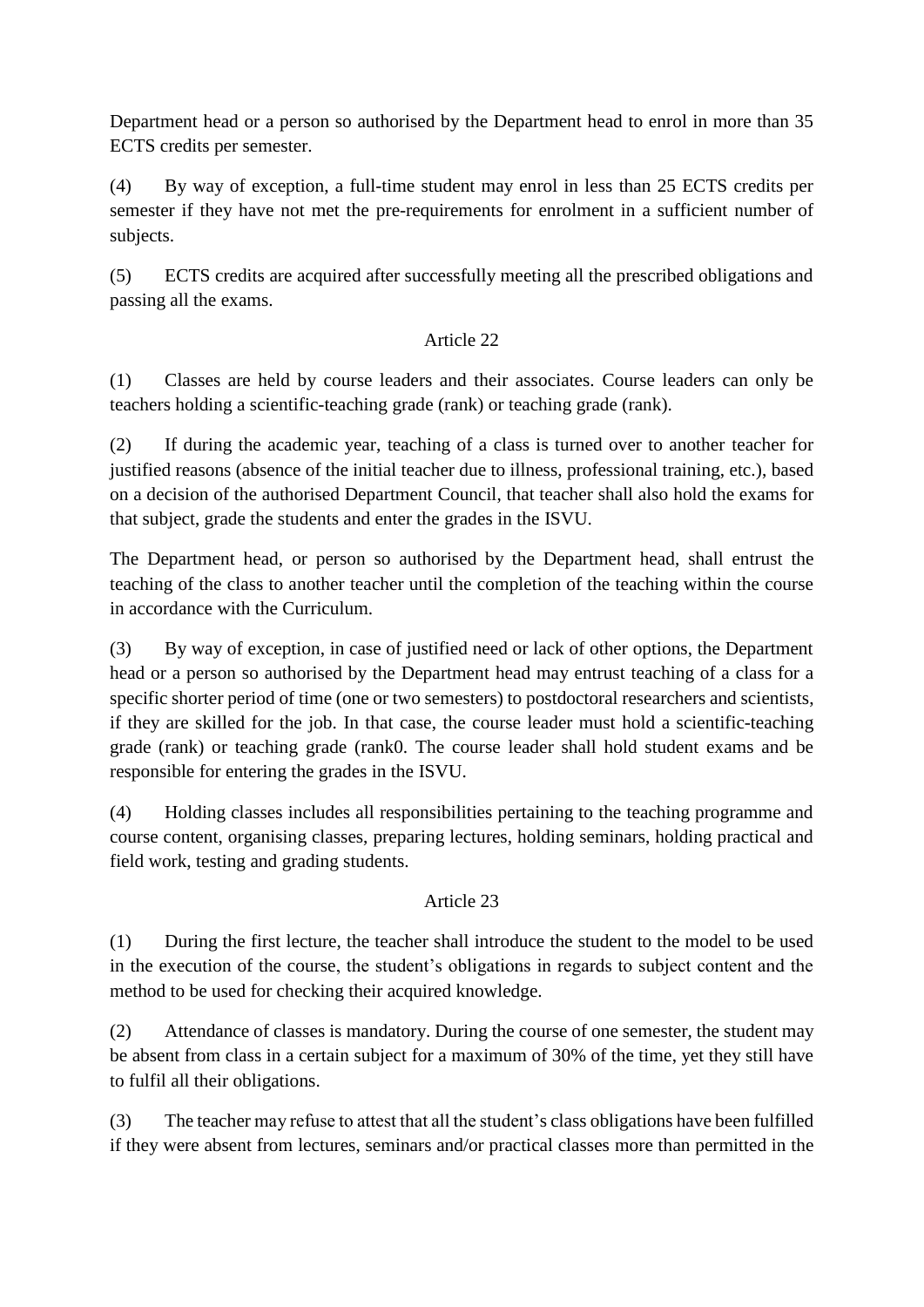previous paragraph of this Article, i.e., if they have not fulfilled other obligations prescribed by the study programme and the Curriculum.

(4) A student who has not received the teacher's attest that all their obligations have been met in certain subjects shall be required to re-enrol in those subjects in the manner and in accordance with Article 25 paragraph 5 of this Ordinance.

# Article 24

Physical education classes and extracurricular activities of students shall be carried out outside the schedule established in Article 20 paragraph 4 of this Ordinance, through mandatory classes during the first and second year of undergraduate and integrated studies and as non-mandatory classes in the other years of study. ECTS credits are not awarded for these classes.

# **XII. ENROLMENT IN THE ACADEMIC YEAR**

# Article 25

(1) The student shall enrol in the first year of study in the manner and in accordance with the Call for admission of students in the first year of studies. Each semester, the student shall register for subsequent class obligations. Registration shall be carried out after the fulfilment of all obligations from the previous semester.

(2) The student shall acquire the right to register for the following semester if they have fulfilled all the study obligations defined in the Curriculum and study programme, expressed as ECTS credits, which they have undertaken by enrolling in the appropriate semester of the previous year.

(3) The student may enrol only in those subjects and class obligations for which by passing the exam they have met the prerequisites defined in the Curriculum and study programme, except for in the first semester of studies.

(4) The student who has not met the requirements referred to in paragraph 2 of this Article shall continue studying by re-enrolling in the subjects they have not passed in addition to enrolling in new subjects in such a way that the sum of re-enrolled and new subjects does not exceed 35 ECTS credits per semester.

(5) By re-enrolling in a subject the student undertakes all the obligations defined in the Curriculum and study programme, but in consultation with the class professor and with the consent of the Department head or a person so authorised by the Department head, the obligations the student has already fulfilled for that subject at the moment of previous enrolment (such as regular attendance of classes, seminars, lab exercises, participation in continuous testing etc.) may be recognised.

(6) By re-enrolment in the subject in which they have not passed the exam the student shall acquire the right to retake the exam four times.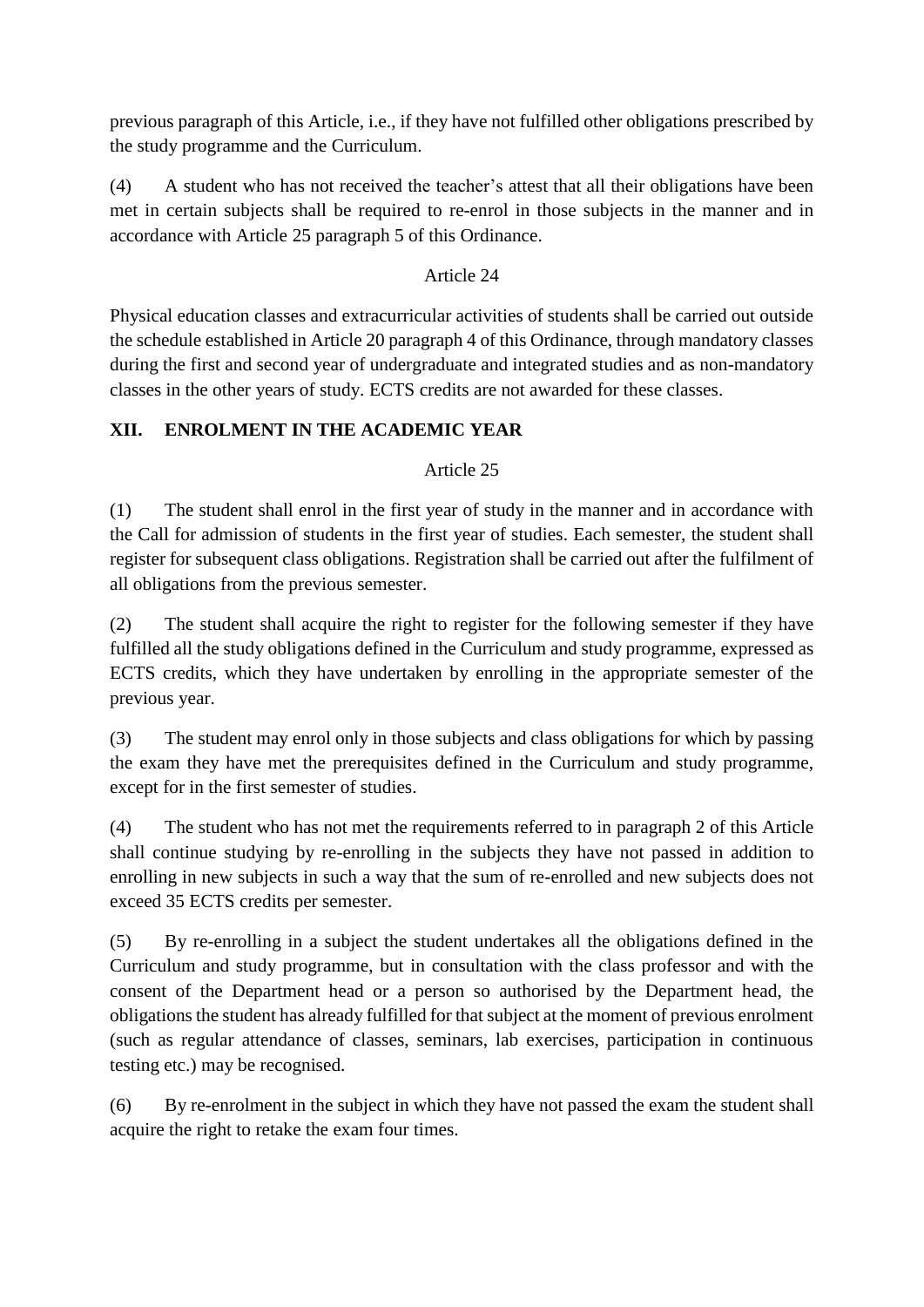(7) In exceptional and justified cases, the Department head or person so authorised by the Department head may approve that the student re-enrol in the same subject a third time (or more), based on a written request by the student, by the end of the deadline prescribed for enrolment in the subject in question.

# Article 26

(1) Enrolment in a subject may be cancelled only during the first two weeks of classes and exclusively for justified reasons (such as overlapping classes).

(2) By way of exception, a student's elective subject may be cancelled and/or replaced with for another elective subject based on a special approval from the Department head or person so authorised by the Department head, under the condition that the student has not once attempted to take the exam.

# **XIII. EXAMS AND OTHER TESTS**

# Article 27

(1) The student's knowledge and skills may be checked and evaluated during the course (preliminary exams, practical assignments, seminar papers, etc.), while the final grade is determined at the exam in accordance with the Curriculum.

(2) The study programme may set out that ECTS credits also be acquired from certain forms of classes without grading or with descriptive evaluation in the following manner:

- 1. passed,
- 2. not passed.

(3) Exams may be taken by students who have met all the prescribed requirements established in the study programme and Curriculum, as attested by the subject teacher's signature in their student record book (booklet carried by students in which all subjects and grades are recorded). The course teacher shall be responsible for making a record of nonfulfilment of the abovementioned obligations in the ISVU.

# Article 28

(1) Exams may be theoretical and/or practical, and shall be taken as written exams, oral exams or a combination of both a written and oral exam. The entire exam must be completed in five (5) work days at the most, except in special justified cases such as absence of the teacher, illness of the student or other justified reasons.

(2) As a rule, oral exams shall not take longer that one hour (not including time needed for the student to prepare their responses), and written exams shall not take longer than four hours.

(3) The written part of the exam is an elimination exam except if the exam is being taken before a committee in accordance with Article 31 of this Ordinance. The student shall have the right to see their graded written part of the exam.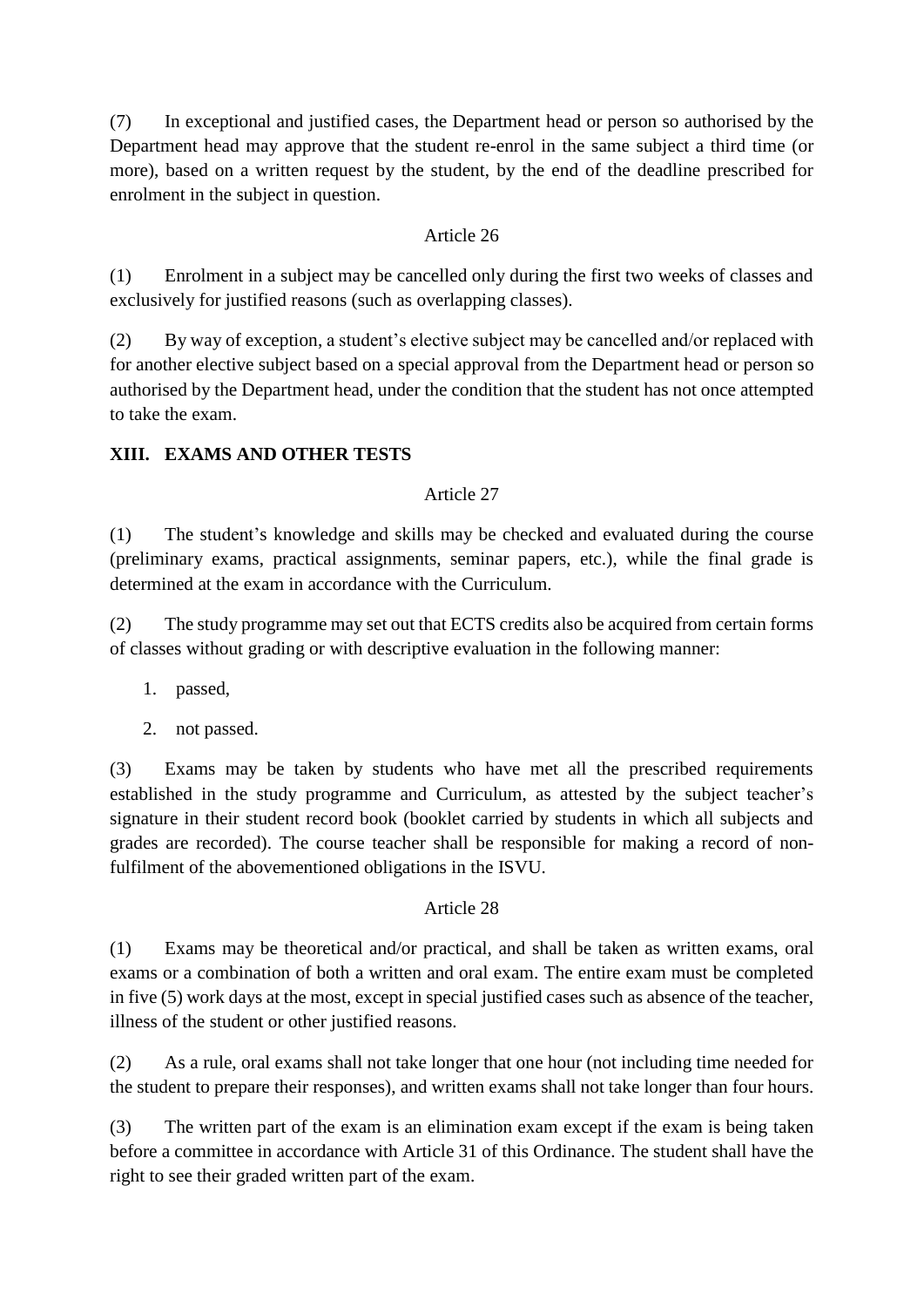(4) The written and oral parts of the exam constitute a whole and a single grade shall be given for both.

### Article 29

(1) The oral part of the exam is public.

(2) In case of justified reasons, the student may request that the presence of the public be restricted.

(3) Presence of the public at an exam may also be restricted on ethical grounds.

### Article 30

(1) The success of the student at an exam, which includes various forms of testing, shall be expressed using the following grades:  $5 -$  Excellent,  $4 -$  Very good,  $3 -$  Good,  $2 -$  Sufficient, 1 – Insufficient. Grades shall be entered in the student records and in the ISVU. The grade Insufficient (1) shall constitute a failing grade and shall be recorded both in the student's records and on the student's exam registration form.

(2) The numerical grading system corresponds to the ECTS grading system as follows:

$$
A 5
$$
;  $B 4$ ;  $C 3$ ;  $D$ ,  $E 2$ ;  $FX$ ,  $F 1$ .

(3) If in addition to continuous testing of knowledge and success a student must take an exam, as defined in the Curriculum, the final grade shall as a rule include the following segments:

- 1. the results of tests obtained through continuous testing of knowledge and/or through preliminary exams, seminars, homework assignments, lab exercises,
- 2. grading parts of the contents of the subject in question.

# Article 31

(1) A student may take an exam from the same subject a maximum of four times before reenrolment in the subject is required. The fourth time the student shall take the exam before an exam committee appointed by the Dean. The exam committee shall be comprised of a chair and two members, where one committee member must be a person teaching a different subject outside of the course leader's division, and the course leader may not be the chair of the committee. The exam shall be taken within the regular exam term.

(2) The committee referred to in the previous paragraph of this Article shall grade all parts of the exam (such as written, oral and practical), while the decision on the final grade shall be made by majority vote. The exam committee's decision on the grade cannot be appealed. If the grade is a passing grade, the subject teacher shall be responsible for recording it in the ISVU.

(3) A student who does not pass the exam from the same subject after four attempts shall re-enrol in the subject in question in the following academic year. If even after re-enrolment in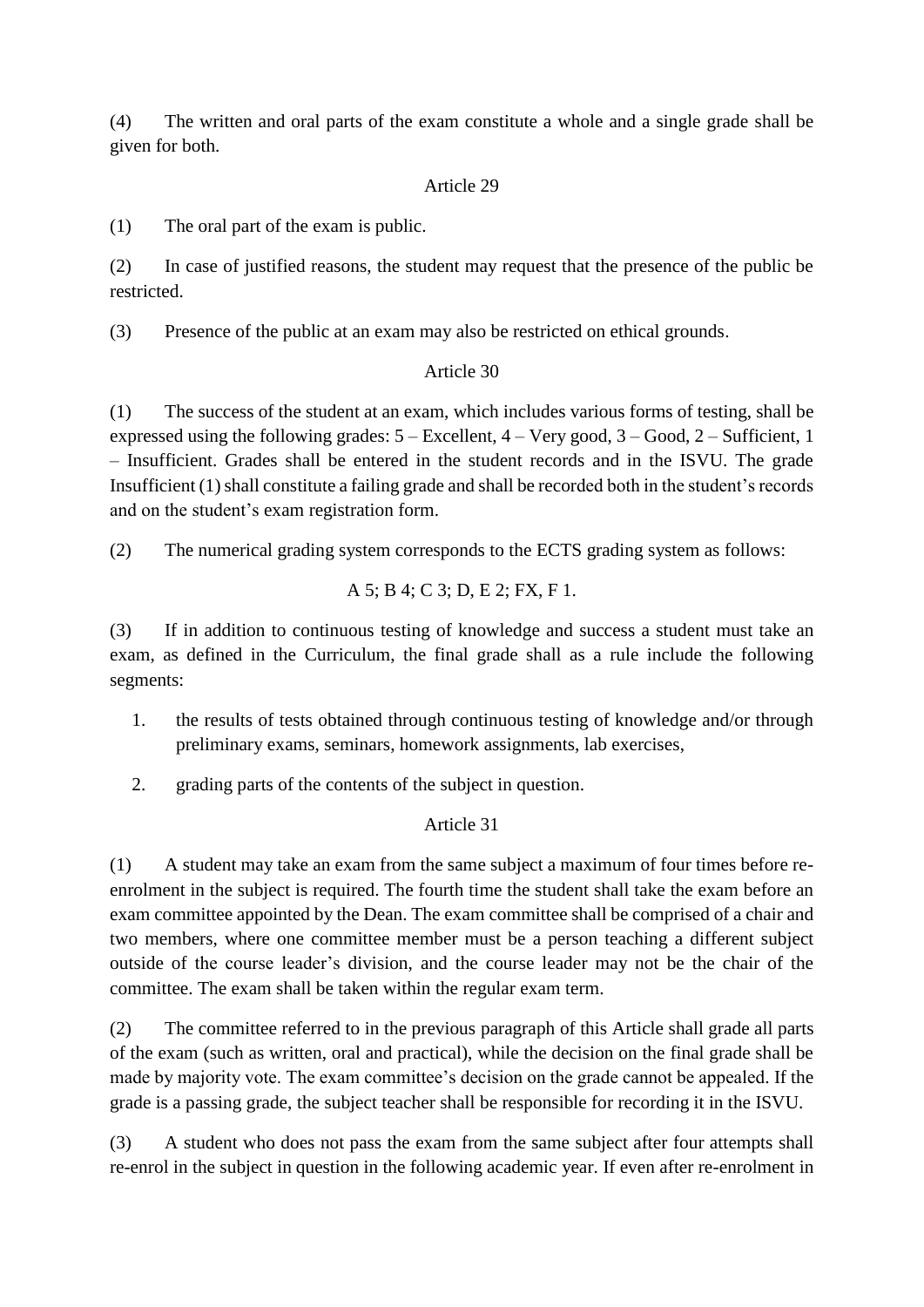the subject a student does not pass the exam in the manner defined in paragraph 1 of this Article, they shall lose the right to study in that study programme.

# **XIV. EXAM TERMS**

# Article 32

(1) Regular exam terms are: winter, summer and autumn. The exam terms shall last four weeks. In each exam term there shall be at least two exam dates for each subject. The time lapse between two exam dates for the same subject in the regular exam term shall be at least 15 days.

(2) Additional exam terms shall be held at the time determined in the Curriculum, and shall last five days, with one exam date for each exam. During one additional exam term per semester, classes shall not be held for a maximum of five working days.

(3) If, in a certain subject, the student's knowledge is checked continuously throughout the semester, exam terms need not be held for that subject within the deadlines, in the manner and in accordance with paragraph 1 of this Article. The number of exam dates shall be determined in the Curriculum.

# Article 33

The exam calendar shall be publicly announced at the beginning of each academic year and shall represent an integral part of the Curriculum (class schedule). The exam calendar shall be published on the official Faculty and Faculty department websites.

# **XV. PROCEDURE FOR REGISTERING FOR, CANCELLING AND HOLDING EXAMS**

# Article 34

(1) The student shall register for an exam in a certain subject via the Student Office and/or via the *Studomat* application.

(2) The exam shall be taken before a teacher who is the course leader. If the subject teacher is prevented from attending or is absent and the exam cannot be held in the prescribed exam term, the Department head or person so authorised by the Department head may set that the exam from that subject be taken before another teacher holding a scientific-teaching grade (rank) in the same field.

(3) The exam schedule (time of the exam) for registered students for individual subjects shall be published by the subject teacher on the department bulletin boards, on the Faculty Department website or the website of the subject in the e-learning system, one work day before the beginning of the exam term.

(4) The student shall cancel their registration for an exam at least one work day before the beginning of the exam. If the student does not cancel their registration for the exam within the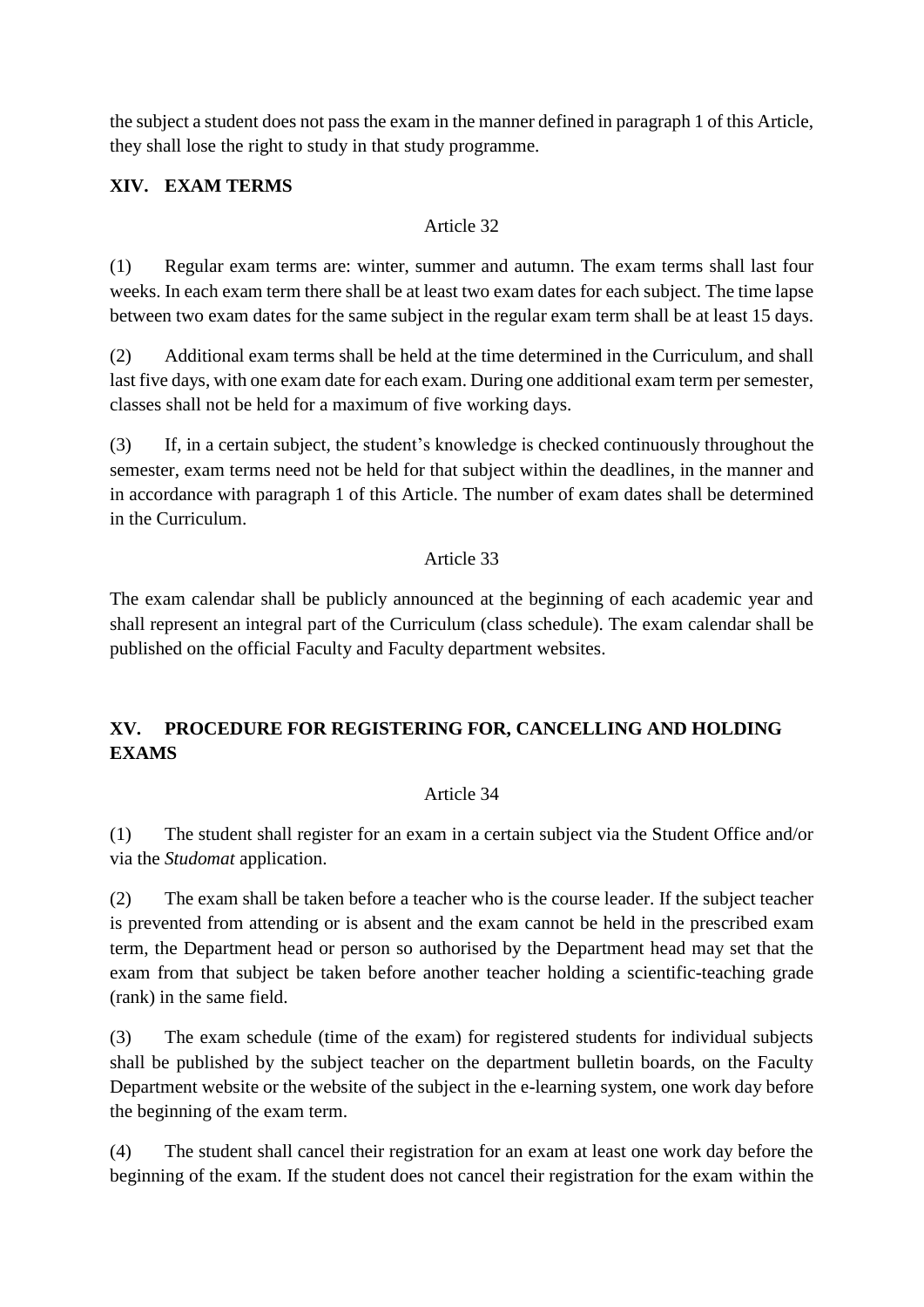prescribed deadline and does not take the exam, it shall be deemed that the student has used up one attempt for passing the exam referred to in Article 31 paragraph 1 of this Ordinance. The student's failure to take the exam they registered for shall be recorded in the ISVU system by entering a zero (0), while the remark "not taken" shall be written on the exam registration form.

(5) The exam shall begin by handing a written test to the student or by asking the first question on an oral exam. A student who withdraws in the middle of a commenced exam shall be graded as insufficient (1).

(6) The teacher shall inform the student of the result of the oral exam and the grade obtained on the exam immediately after the exam. The results of the written part of the exam, together with the grade achieved, shall be announced by the teacher at the latest within five (5) working days from the day the exam was held (except in justified cases such as absence of the teacher due to illness, official trip, etc.).

(7) After the final part of the exam has been held, the grade shall be recorded in the ISVU within seven (7) working days (except in justified cases such as initiating an appeal procedure or absence of the teacher due to illness, official trip, etc.), and at the latest by the beginning of enrolment in the new semester. The subject teacher shall be responsible for recording the grade in due time.

# Article 35

(1) The student who is not satisfied with the grade they received at the exam may, within 24 hours from the announcement of the grade, i.e. from the day of announcing the results of the written exam, file an appeal on the grade to the Faculty Dean. The appeal must be substantiated and shall be filed in written form.

(2) The Dean, and in his absence the Vice-Dean for Teaching, shall at the latest within one working day from receiving the appeal from the previous paragraph of this Article, if they assess that the appeal is grounded, appoint the chair and two members of the exam committee. One member of the committee must be a person teaching a different subject and the chair of the committee cannot be the examiner whose grade the student is not satisfied with.

(3) The Dean, and in his absence the Vice-Dean for Teaching, shall set the time when the exam will be re-held which must be within three (3) working days from the day the appeal was filed.

(4) The committee shall re-evaluate the written exam or if needed, shall hold an oral exam, while the decision on the grade shall be made by majority vote. The decision of the Committee on the exam grade shall be final. The grade shall be recorded in the ISVU in accordance with Article 34 paragraph 7.

# **XVI. COMPLETION OF STUDIES**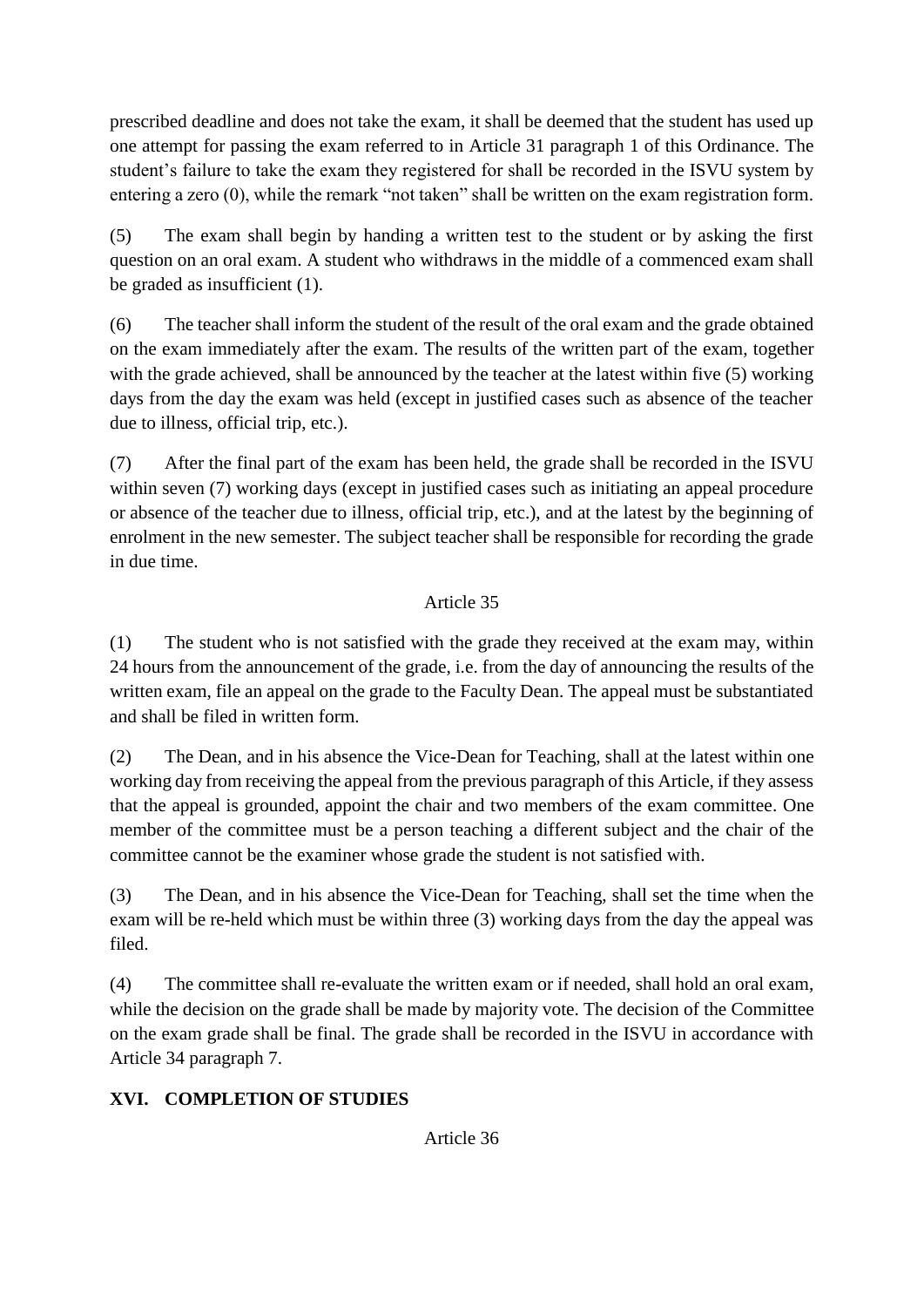(1) Undergraduate studies shall be completed by fulfilment of all study obligations, passing all exams and earning a minimum of 180 ECTS credits in accordance with the study programme and depending on the study programme, preparing the final paper and/or passing the final exam.

(2) Graduate studies shall be completed by passing all exams and acquiring a minimum of 120 ECTS credits, and by completing other study obligations, preparing the diploma thesis and publicly passing the final diploma exam in accordance with the study programme.

(3) Integrated undergraduate and graduate studies shall be completed by passing all exams, acquiring a minimum of 300 ECTS credits and completing other study obligations, preparing the diploma thesis and publicly passing the final diploma exam in accordance with the study programme.

(4) ECTS credits acquired in activities outside of the framework of the study programme shall not be calculated as part of the total number of ECTS credits required for completing the studies.

# Article 37

(1) The student shall register the topic or field of their final or diploma thesis, in the fifth or sixth semester of undergraduate studies, in the third or fourth semester of graduate studies, or the ninth or tenth semester of integrated undergraduate and graduate studies, in consultation with the course leader or diploma thesis mentor.

(2) The Department head or person so authorised by the Department head shall approve the topic of the final and/or diploma thesis from the previous paragraph of this Article based on a written request of the student, which the student shall submit through the Student Office. In the same decision, the Department head shall appoint a mentor for the final and/or diploma thesis. The mentor for the final and/or diploma thesis may be a teacher at the Faculty holding a scientific -teaching grade (rank) or teaching grade (rank) of senior lecturer, i.e. holding the same adjunct rank at the Faculty. By way of exception, the Department head or person so appointed by the Department head may approve joint mentorship of the final and/or diploma thesis to persons holding the associate grade (rank) of postdoctoral researcher. In that case, the mentor must be an employee of the Faculty holding a scientific-teaching grade (rank) or teaching grade (rank) of senior lecturer.

(3) The experimental and theoretical part of the final and/or diploma paper thesis be carried out in another institution outside of the Faculty, under the condition that the student has been appointed a mentor from that institution holding a scientific-teaching grade (rank) or research grade (rank) and at the same employment position, all in the manner and in accordance with the special departmental act issued by the competent Department Council.

(4) Students doing part of their experimental work in the field may obtain from their home department written confirmation of being sent to do field work.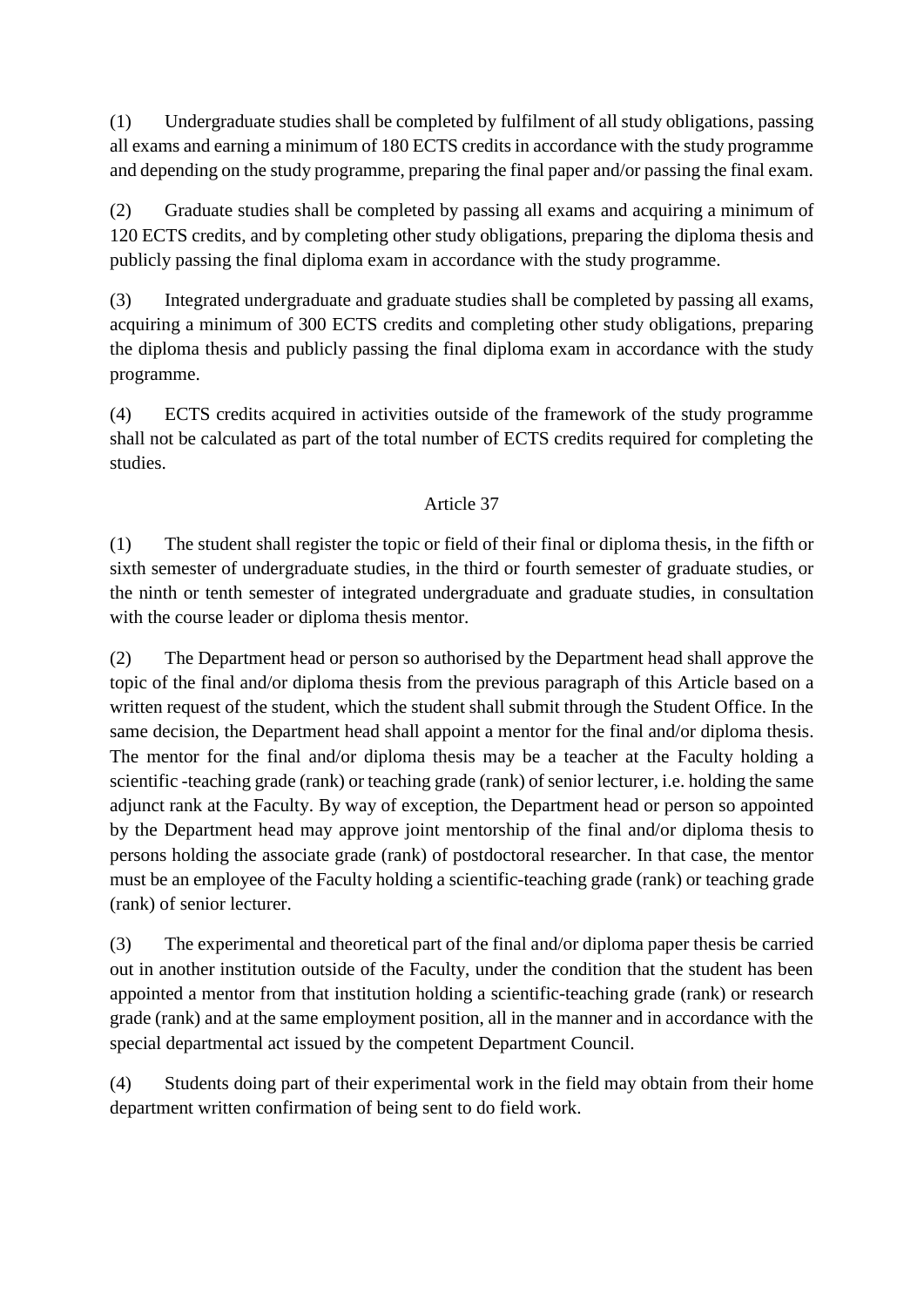(5) Students whose final and/or diploma thesis topic requires authorisation for access to certain labs, libraries, protected areas or national parks to which access is restricted shall request the necessary authorisation for access from their home department.

(6) The final or diploma thesis must be written and prepared in line with the relevant rules of the profession, in accordance with the instructions of Faculty departments as listed on their websites.

### Article 38

(1) The student shall take their final or diploma exam before a Committee composed of a minimum of three and a maximum of five members, appointed by the Department head or person so authorised by the Department heads, from among Faculty teachers holding scientificteaching grades (ranks) or holding the teaching grade (rank) of senior lecturer or the same adjunct rank at the Faculty. In exceptional and justified cases, the Department head or person so authorised by the Department head may appoint an associate holding the associate grade (rank) of postdoctoral researcher as a member of the Final and/or diploma exam committee, but not as the committee chair.

(2) Minutes shall be drawn up on the final and/or diploma exam and shall be signed by all members of the Committee referred to in the previous paragraph of this Article. After completion of the exam, the signed minutes, the exam registration form with the entered grade, and a copy of the final and/or diploma thesis shall be archived in the department library of the relevant department.

(3) The final or diploma exam shall be public and shall be announced on department bulletin boards at least seven (7) days prior to the exam date.

(4) More detailed provisions concerning the manner of registration of the topic, writing and preparing the final and/or diploma thesis, the contents of the minutes, and other issues related to the final or diploma thesis and/or exam shall be regulated by a special ordinance to be adopted by the Department Council.

# Article 39

Faculty departments shall permanently archive final and diploma papers in electronic form in the library database of the Faculty department where the final and/or diploma thesis was prepared and submit a copy to the public internet database of final papers of the National and University Library, taking care to protect the students' personal data, in accordance with the General Data Protection Regulation.

# **XVII. OVERALL FINAL GRADE FOR SUCCESS IN STUDIES**

# Article 40

(1) The overall final grade for success at studies shall depend on the grades obtained in all exams during the course of studies in accordance with the study programme, including the grade for the final or diploma thesis and/or exam and their corresponding ECTS credits.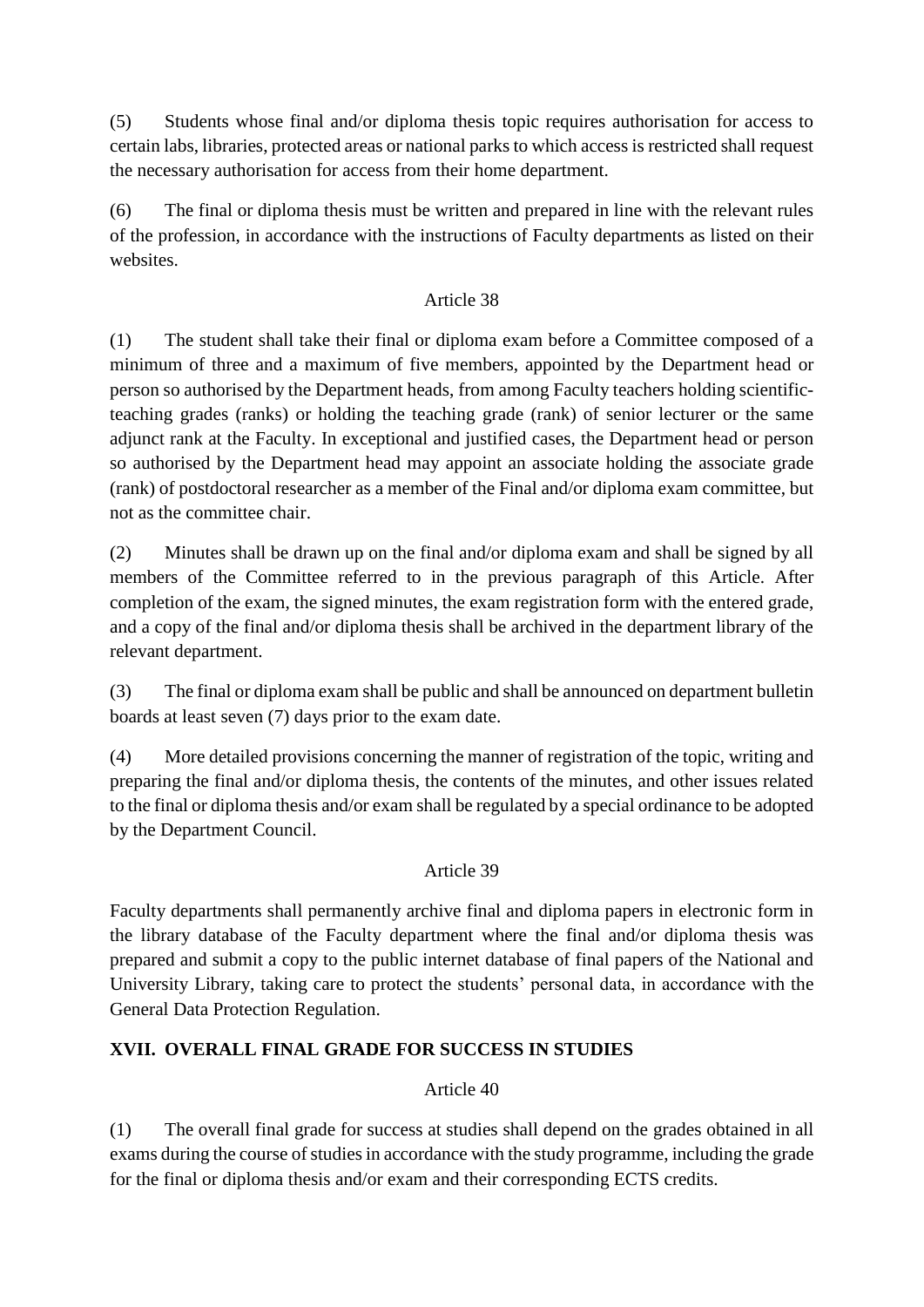(2) Subjects evaluated only descriptively as "passed" shall not be taken into account when calculating the overall grade for success in studies.

(3) The overall final grade for success in studies shall be calculated by adding up the individual exam grades from all subjects referred to in paragraph 1 of this Article, multiplied by their corresponding number of ECTS credits, and diving the result by the sum of ECTS credits of all subjects from the same paragraph.

(4) The overall final grade shall be expressed in the documents referred to in this Ordinance by rounding to the third decimal point.

# Article 41

(1) Students with the highest final overall grades at the end of the undergraduate, graduate and integrated undergraduate and graduate studies shall be awarded a Latin Honours commendation which shall be marked on their certificate or diploma as follows:

- 1. Bachelor/Master with highest honours (SUMMA CUM LAUDE Baccalaureus/Magister)
- 2. Bachelor/Master with high honours (MAGNA CUM LAUDE Baccalaureus/Magister)
- 3. Bachelor/Master with honours (CUM LAUDE Baccalaureus/Magister)

(2) The requirements for receiving an honours award and the total number of students receiving such honours shall be determined by the Department head or another person authorised by the Department head taking into account the grades, duration of studies, etc.

# **XVIII. DOCUMENTS ON COMPLETED STUDIES**

# Article 42

(1) After completion of undergraduate, graduate and integrated undergraduate and graduate studies the student shall be issued a diploma in accordance with special regulations. The diploma shall be issued in Croatian. At the request of the student, and at their expense, the diploma may be issued in Latin and in English.

(2) The diploma shall be handed to the student by the Dean, at the University graduation ceremony.

(3) Along with the diploma, the student shall also be issued an additional document on completed studies, in Croatian and in English.

(4) Diplomas, additional documents and other certificates of study issued by the Faculty are considered public records.

# **XIX. PARTICIPATION OF STUDENTS IN FACULTY WORK**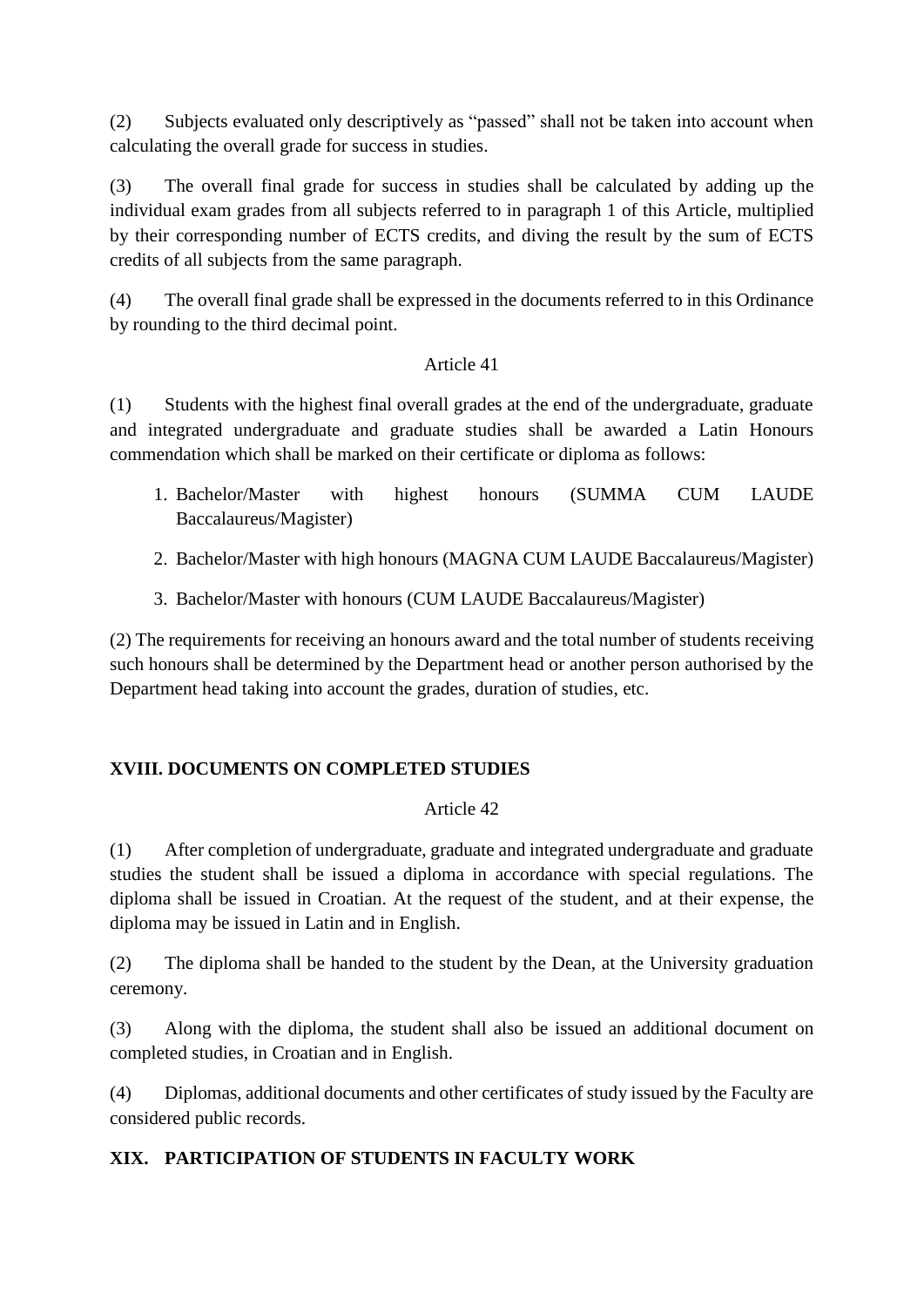#### Article 43

Students participate the in work of the Faculty via their elected student representatives in accordance with a special law, the Faculty Statute and Student Assembly Statute.

#### Article 44

(1) Students from among the ranks of successful students are selected to serve as demonstrators to assist teachers and associates in holding practical exercises.

(2) Demonstrators shall be appointed by the Department head or person so authorised by the Department head from among the ranks of successful students. Demonstrators may participate in classes four hours per week at the most. The work of the demonstrators shall be subject to control on the part of the course teacher.

#### Article 45

(1) Students may become involved in work on scientific research and professional projects of individual departments, and these types of student activities should be encouraged and assisted by the teachers.

(2) Scientific research and professional work shall be performed by students under the mentorship and supervision of Faculty teachers and/or associates.

(3) The students' scientific research and professional work must not endanger their fulfilment of regular class obligations.

# **XX. STUDENT RIGHTS AND OBLIGATIONS**

Article 46

(1) Student obligations shall include the following:

- 1. regular attendance of classes, fulfilment of obligations set out in the study programme and Curriculum and general and specific acts of the University and the Faculty,
- 2. participation in evaluating the quality of classes and teachers, in the manner provided for by the general act of the University,
- 3. enrolment in the following semester or academic year of studies in accordance with fulfilled obligations and the study programme and Curriculum,
- 4. taking exams in the manner and within the deadlines established in the general and specific acts of the University and the Faculty,
- 5. completion of studies in line with the programme enrolled in and within the deadlines provided for by the general act of the University,
- 6. abidance by the general acts of the University and the Faculty,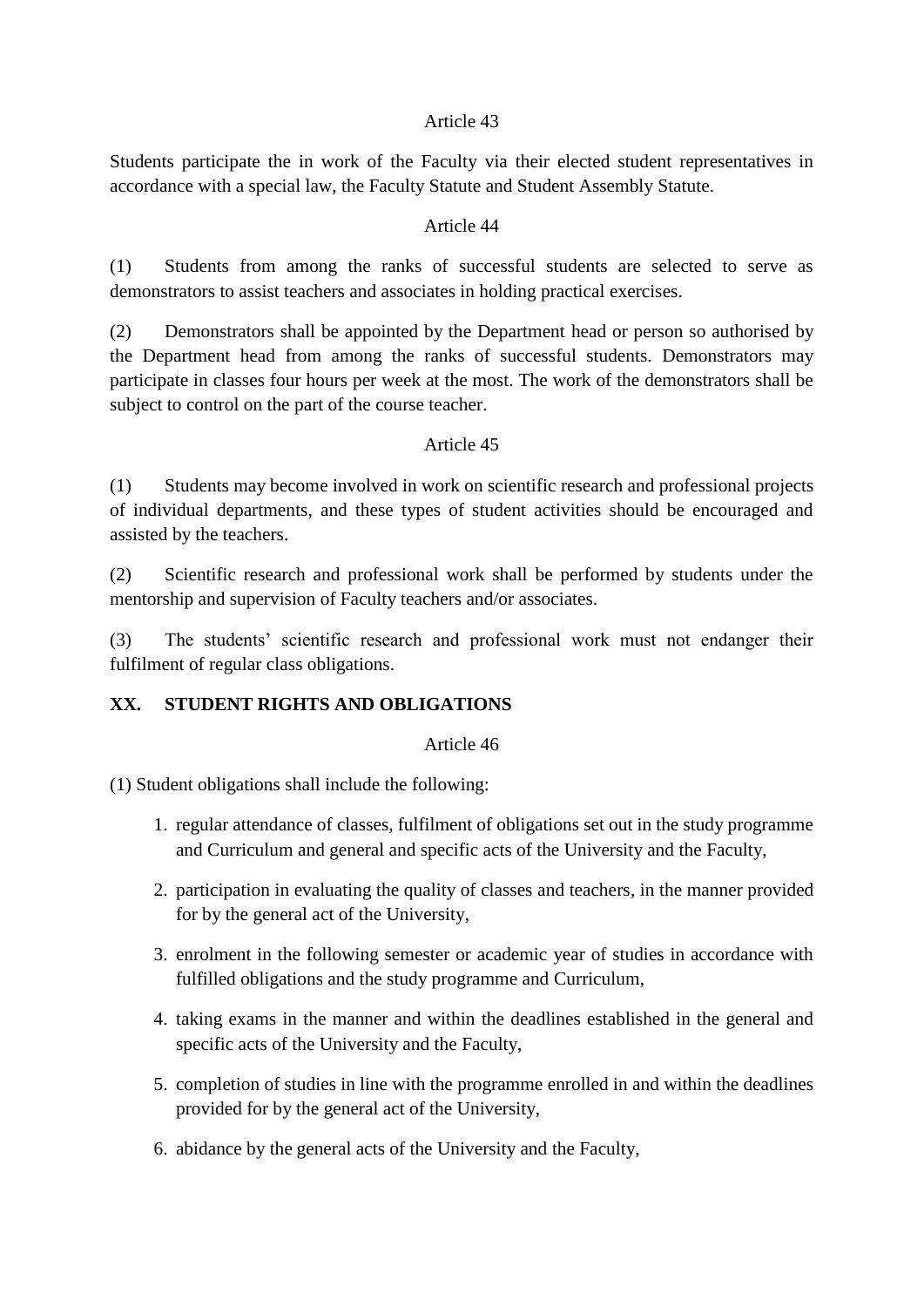- 7. upholding the reputation and dignity of the University, students, teachers and other members of the academic community,
- 8. conduct in accordance with the code of ethics of members of the academic community.

Article 47

(2) Student rights shall include the following:

- 1. right to high quality studies and educational process in accordance with the appropriate study programme,
- 2. right to high quality teaching staff,
- 3. right to freedom of thought and expression of opinions,
- 4. right to participate in scientific, expert and popularisation activities, in accordance with their capabilities and the needs of the University and the Faculty,
- 5. right to consultations,
- 6. right to submission of a request to the Department Council for changing teachers in a certain subject if there is more than one teacher teaching the subject,
- 7. right to a leader in undergraduate and graduate studies,
- 8. right to use the library and other resources at the disposal of the University and Faculty departments,
- 9. right to participate in decision making at the University and Faculty in accordance with the Statute and other general acts,
- 10. right to participate in the work of student organisations at the University, in accordance with their rules,
- 11. right to submit complaints to the Faculty Dean in the case of infringement of any of their rights. Complaints shall be submitted in written form via the Student Office.

#### **XXI. AWARDS AND ACKNOWLEDGEMENTS**

#### Article 47. a

(1) Each year on the Day of the Faculty, the Faculty Dean shall award the Dean's Award to the best students of final years of studies.

(2) For successful work and contribution to the reputation of the University, Faculty and Faculty departments, awards and acknowledgments to the best students may also be given by the Faculty departments.